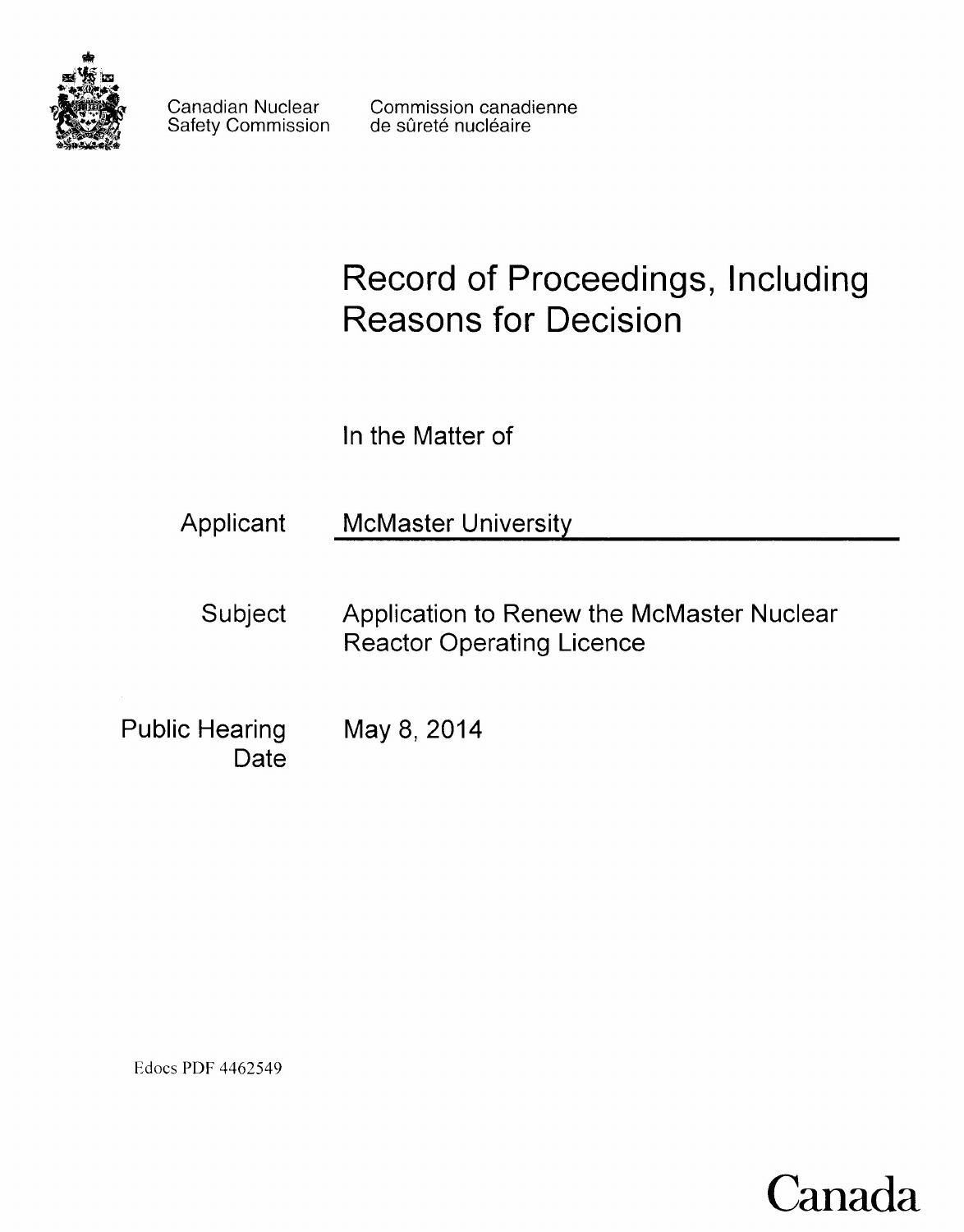# **RECORD OF PROCEEDINGS**

| Applicant:                                                    | <b>McMaster University</b>                                                                                     |                             |  |
|---------------------------------------------------------------|----------------------------------------------------------------------------------------------------------------|-----------------------------|--|
| Address/Location:                                             | 1280 Main Street West, Hamilton, Ontario, L8S 4K1                                                              |                             |  |
| Purpose:                                                      | Application by McMaster University to Renew the McMaster<br><b>Nuclear Reactor Operating Licence</b>           |                             |  |
| Application received:                                         | September 6, 2013                                                                                              |                             |  |
| Date of public hearing:                                       | May 8, 2014                                                                                                    |                             |  |
| Location:                                                     | Canadian Nuclear Safety Commission (CNSC) Public Hearing<br>Room, 280 Slater St., 14th. Floor, Ottawa, Ontario |                             |  |
| Members present:                                              | M. Binder, Chair<br>A. Harvey<br>S. McEwan                                                                     | D. D. Tolgyesi<br>R. Velshi |  |
| Secretary:<br><b>Recording Secretary:</b><br>General Counsel: | M.A. Leblanc<br>D. Carrière<br>L. Thiele                                                                       |                             |  |

| <b>Applicant Represented By</b>                                                                                                                                                   | <b>Document Number</b>                    |
|-----------------------------------------------------------------------------------------------------------------------------------------------------------------------------------|-------------------------------------------|
| • M. Elbestawi, Vice President, Research and International Affairs<br>• D. Tucker, University Senior Health Physicist<br>• C. Heysel, Director, Nuclear Operations and Facilities | <b>CMD 14-H4.1</b><br><b>CMD 14-H4.1A</b> |
| <b>CNSC</b> staff                                                                                                                                                                 | <b>Document Number</b>                    |
| $\bullet$ P. Elder<br>$\bullet$ P. Tanguay<br>$\bullet$ R. Jammal                                                                                                                 | <b>CMD 14-H4</b><br><b>CMD 14-H4.A</b>    |
| <b>Intervenors</b>                                                                                                                                                                | <b>Document Number</b>                    |
| • Hamilton Fire Department                                                                                                                                                        | CMD 14-H4.2                               |
| • Siegfried (Ziggy) Kleinau                                                                                                                                                       | CMD 14-H4.3<br><b>CMD 14-H4.3A</b>        |
| • Steve Staniek                                                                                                                                                                   | <b>CMD 14-H4.4</b>                        |

**Licence:** Renewed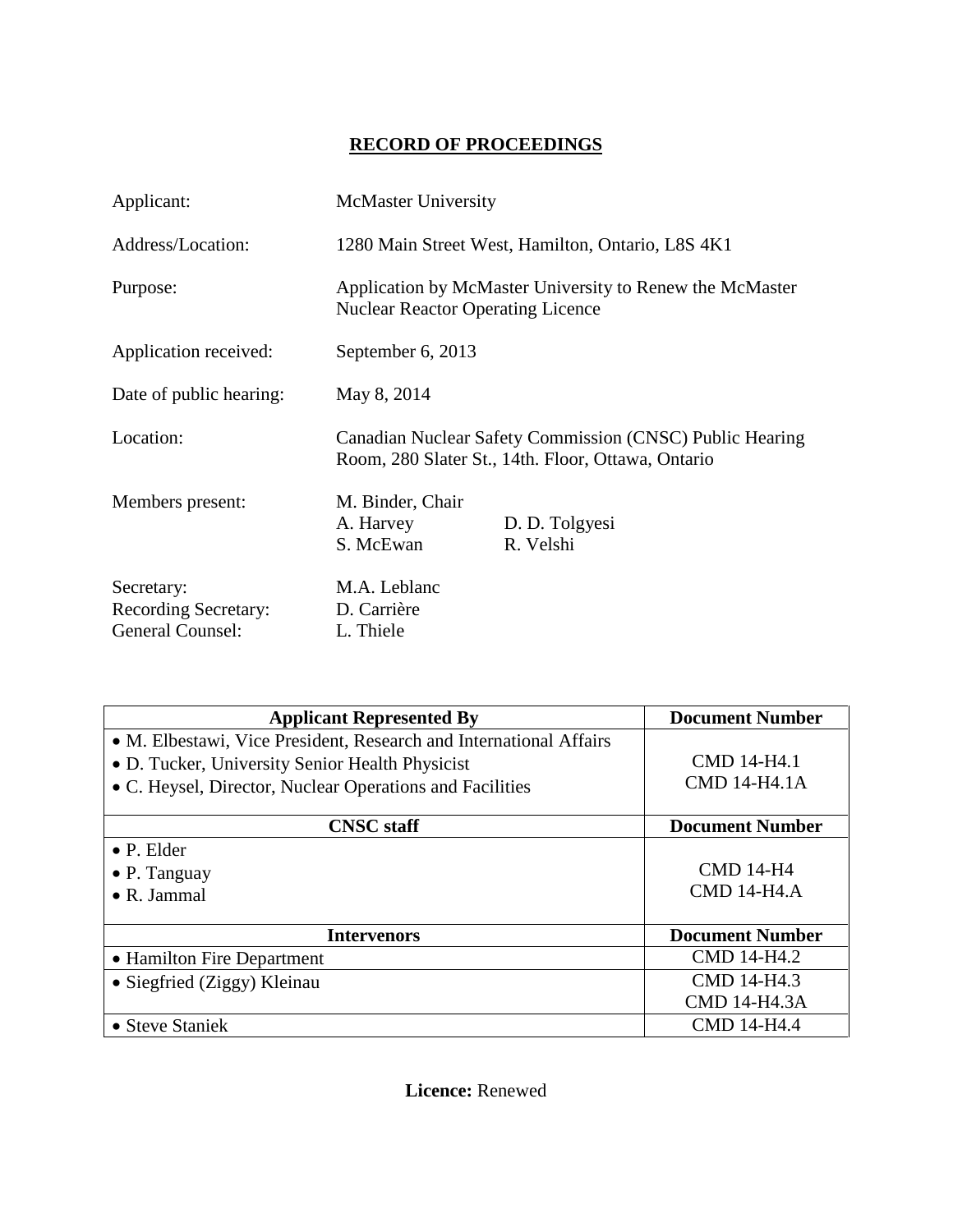# **Table of Contents**

| 1.0 |                 |  |
|-----|-----------------|--|
| 2.0 | <b>DECISION</b> |  |
| 3.0 |                 |  |
| 3.1 |                 |  |
|     | 3.1.1           |  |
|     | 3.1.2           |  |
|     | 3.1.3           |  |
| 3.2 |                 |  |
|     | 3.2.1           |  |
|     | 3.2.2           |  |
|     | 3.2.3           |  |
| 3.3 |                 |  |
|     | 3.3.1           |  |
|     | 3.3.2           |  |
|     | 3.3.3           |  |
|     | 3.3.4           |  |
| 3.4 |                 |  |
|     | 3.4.1           |  |
|     | 3.4.2           |  |
|     | 3.4.3           |  |
|     | 3.4.4           |  |
|     | 3.4.5           |  |
|     | 3.4.6           |  |
| 3.5 |                 |  |
|     | 3.5.1           |  |
|     | 3.5.2           |  |
|     | 3.5.3           |  |
| 3.6 |                 |  |
|     | 3.6.1           |  |
|     | 3.6.2           |  |
|     | 3.6.3           |  |
|     | 3.6.4           |  |
|     |                 |  |
|     | 3.7.1           |  |
|     | 3.7.2           |  |
|     | 3.7.3           |  |
|     | 3.7.4           |  |
|     | 3.7.5           |  |
|     | 3.7.6           |  |
| 3.8 |                 |  |
| 3.9 |                 |  |
|     | 3.9.1           |  |
|     | 3.9.2           |  |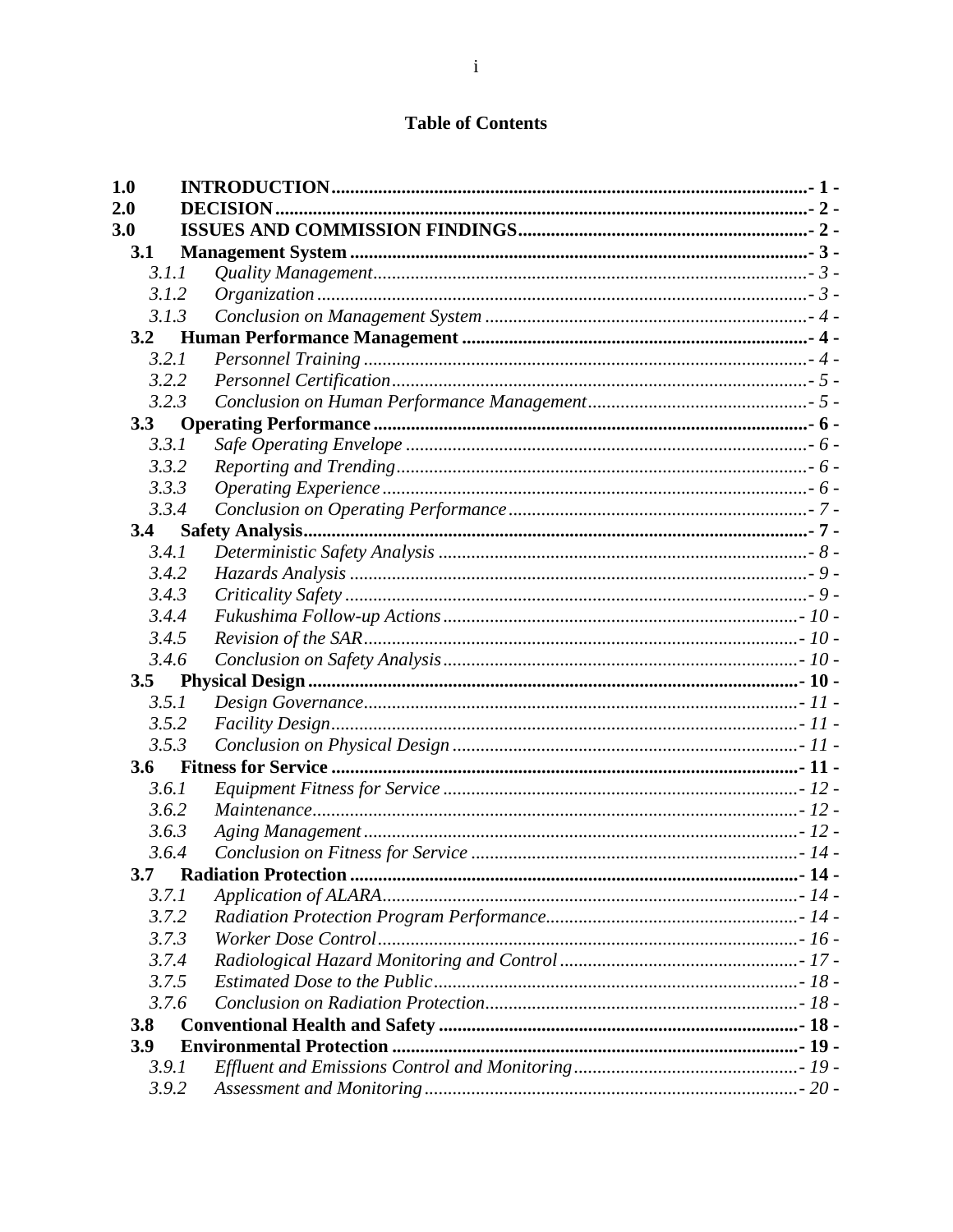| 3.9.3       |  |
|-------------|--|
| <b>3.10</b> |  |
| 3.10.1      |  |
| 3.10.2      |  |
| 3.10.3      |  |
| 3.11        |  |
| 3.12        |  |
| 3.13        |  |
| 3.14        |  |
| 3.15        |  |
| 3.15.1      |  |
| 3.15.2      |  |
| 3.15.3      |  |
| 3.16        |  |
| 3.17        |  |
| 3.18        |  |
| 4.0         |  |
|             |  |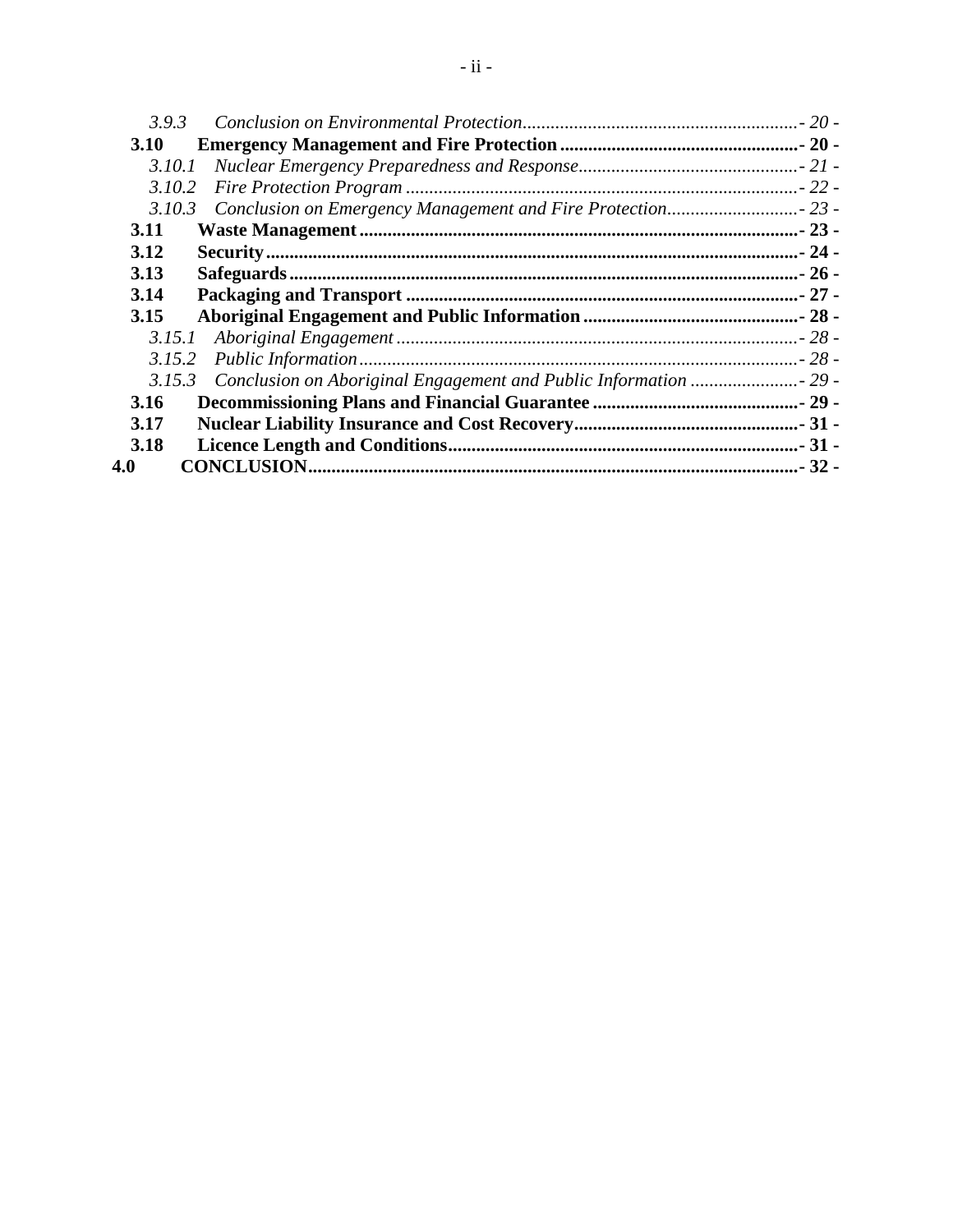## <span id="page-4-0"></span>**1.0 INTRODUCTION**

- McMaster University has applied to the Canadian Nuclear Safety Commission<sup>[1](#page-4-1)</sup> for the renewal of the Non-Power Reactor Operating Licence for the McMaster Nuclear Reactor (MNR) located on the university campus in Hamilton, Ontario. The current operating licence, NPROL-01.01/2014, expires on June 30, 2014. McMaster University has requested a renewal of the licence for a period of 10 years. 1.
- The MNR is a small pool-type research reactor that uses demineralised water as moderator and coolant. It is fueled with Materials Test Reactor (MTR) Low Enriched Uranium (LEU) fuel assemblies. The MNR is currently licensed to operate up to 5 megawatt (MW) thermal power. The reactor is confined within a concrete containment building located on the university's main campus. 2.
- The MNR began operation in 1959 and is used for a variety of purposes including research and education, commercial applications, and medical radioisotope production. 3.

#### Issue

- In considering the application, the Commission was required to decide, pursuant to subsection [2](#page-4-2)4(4) of the *Nuclear Safety and Control Act*<sup>2</sup> (NSCA): 4.
	- a) if McMaster University is qualified to carry on the activity that the licence would authorize; and
	- b) if, in carrying on that activity, McMaster University would make adequate provision for the protection of the environment, the health and safety of persons and the maintenance of national security and measures required to implement international obligations to which Canada has agreed.

## Public Hearing

 $\overline{a}$ 

The Commission, in making its decision, considered information presented for a public hearing held on May 8, 2014 in Ottawa, Ontario. The public hearing was conducted in accordance with the *Canadian Nuclear Safety Commission Rules of Procedure*<sup>[3](#page-4-3)</sup>. During the public hearing, the Commission considered written submissions and heard oral presentations from CNSC staff (CMD 14-H4, CMD14-H4.A) and McMaster University (CMD 14-H4.1, CMD 14-H4.1A). The Commission also considered written submissions from three intervenors. The hearing was webcasted live via the CNSC website and video archives are available for a three-month period after the hearing. 5.

<span id="page-4-1"></span><sup>&</sup>lt;sup>1</sup> The *Canadian Nuclear Safety Commission* is referred to as the "CNSC" when referring to the organization and its staff in general, and as the "Commission" when referring to the tribunal component.

 $2^2$  Statutes of Canada (S.C.) 1997, chapter (c.) 9.

<span id="page-4-3"></span><span id="page-4-2"></span><sup>3</sup> Statutory Orders and Regulations (SOR)/2000-211.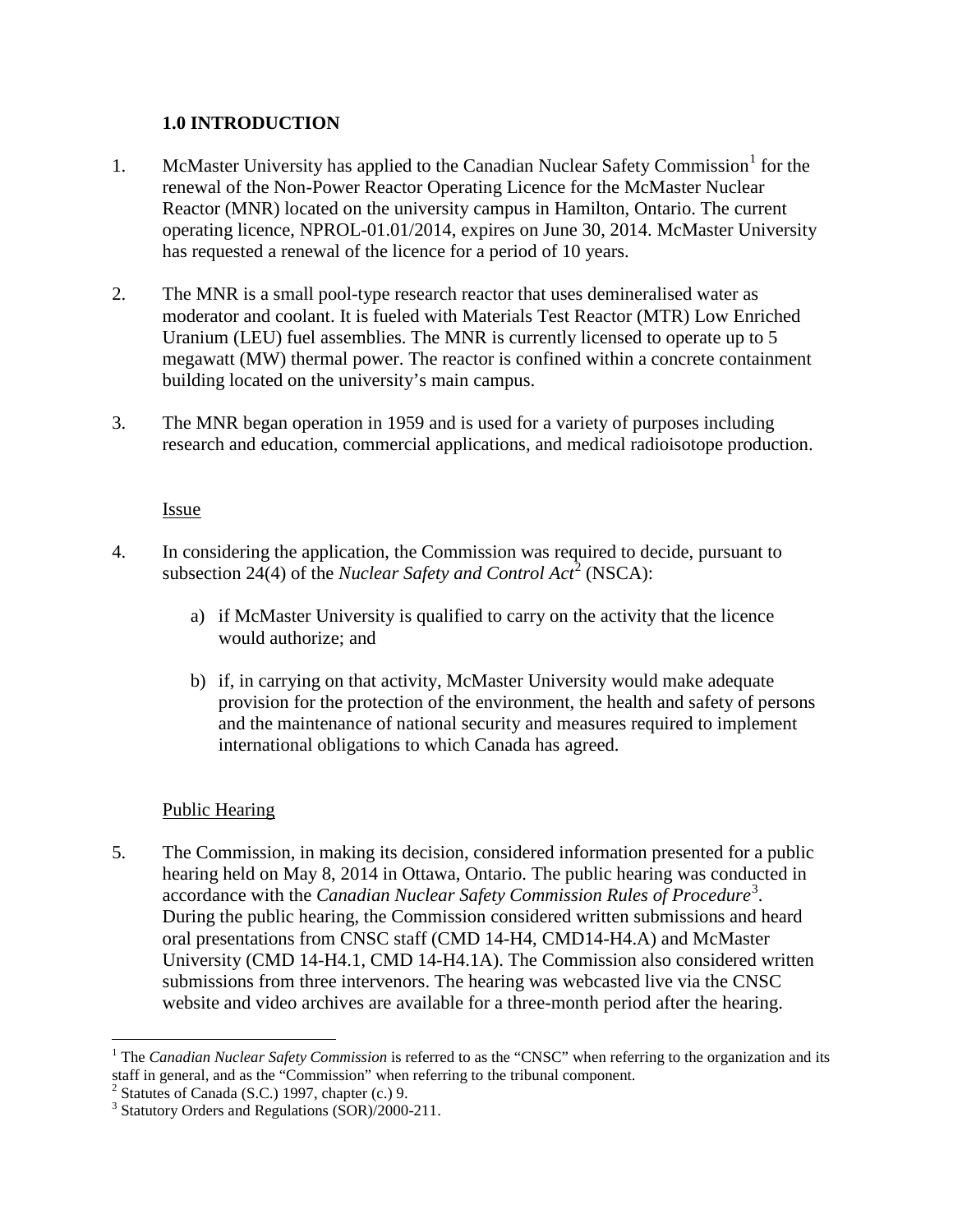#### <span id="page-5-0"></span>**2.0 DECISION**

Based on its consideration of the matter, as described in more detail in the following sections of this *Record of Proceedings*, the Commission concludes that McMaster University is qualified to carry on the activity that the licence will authorize. The Commission is of the opinion that McMaster University, in carrying on that activity, will make adequate provision for the protection of the environment, the health and safety of persons and the maintenance of national security and measures required to implement international obligations to which Canada has agreed. Therefore, 6.

> the Commission, pursuant to section 24 of the *Nuclear Safety and Control Act*, renews the Non-Power Reactor Operating Licence issued to McMaster University for the McMaster Nuclear Reactor located on the university campus in Hamilton, Ontario. The renewed licence, NPROL-01.00/2024, is valid from July 1, 2014 until June 30, 2024, unless suspended, amended, revoked, replaced or transferred.

- The Commission includes in the licence the conditions as recommended by CNSC staff in CMD 14-H4. 7.
- With this decision, the Commission directs CNSC staff to provide annual reports on the performance of the McMaster Nuclear Reactor, as part of the annual safety performance reports on nuclear research facilities in Canada. CNSC staff shall present these reports at public proceedings of the Commission. 8.
- The Commission also accepts CNSC staff's recommendation regarding the delegation of authority in the Licence Conditions Handbook (LCH). The Commission notes that CNSC staff can bring any matter to the Commission as applicable. The Commission directs CNSC staff to inform the Commission on an annual basis of any changes made to the LCH. 9.
- The Commission also accepts the revised financial guarantee for decommissioning of the MNR. 10.

## <span id="page-5-1"></span>**3.0 ISSUES AND COMMISSION FINDINGS**

In making its licensing decision, the Commission considered a number of issues relating to McMaster University's qualification to carry out the proposed activities and the adequacy of the proposed measures for protecting the environment, the health and safety of persons, national security and international obligations to which Canada has agreed. 11.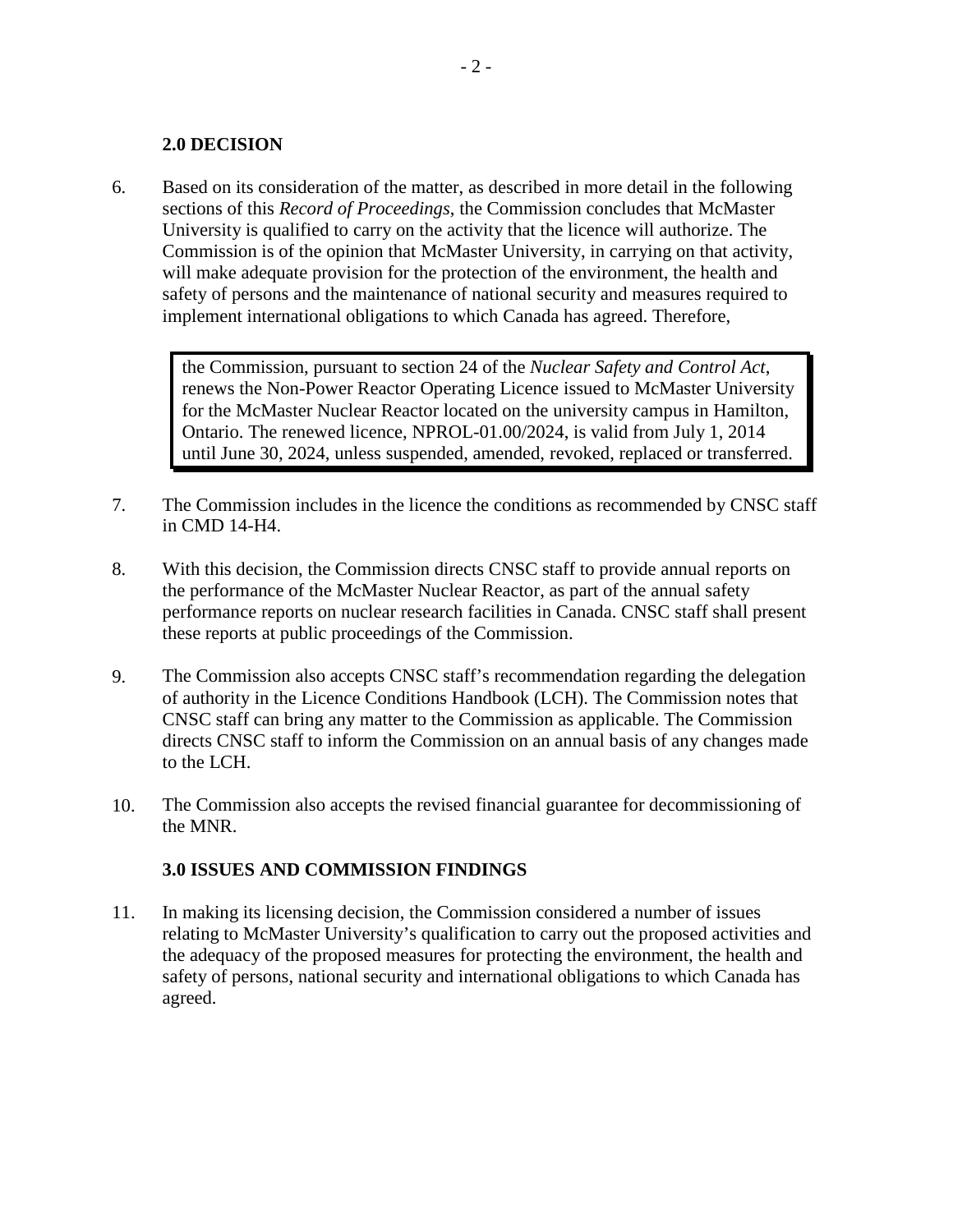#### <span id="page-6-0"></span>**3.1 Management System**

The Commission examined McMaster University's management system, which covers the framework that establishes the processes and programs required to ensure that the MNR achieves its safety objectives and continuously monitors its performance against these objectives, and fosters a healthy safety culture. 12.

## <span id="page-6-1"></span>*3.1.1 Quality Management*

- McMaster University reported that its quality management (QM) program activities enable facility management to plan activities, manage safe operation, and generate the necessary records and documentation related to the operation of the facility. This program ensures that adequate resources are provided and maintained to carry out licensed activities. The QM program activities were conducted with the intent of improving performance over the current licence period and in accordance with approved documented procedures. 13.
- McMaster University also reported that several regulatory and compliance audits of the MNR Management System and Training Program were conducted over the current licence period and all resulting action notices were subsequently closed. 14.
- McMaster University noted several improvements to its QM program over the current licence period, and informed the Commission of its intention to expand its databases into other quality management areas on a priority basis. 15.
- CNSC staff reported that improvements in the areas of the QM program described by McMaster University were completed to CNSC staff satisfaction. A follow-up inspection was conducted in 2013 confirming the closure of all the items raised during the 2009 inspection to CNSC staff satisfaction. 16.
- CNSC staff reported that it had reviewed the management system performance for the MNR and rated McMaster University's performance within this safety and control area (SCA) as satisfactory. McMaster University has developed and implemented a QM program for MNR that complies with CNSC expectations and meets the required improvements noted during the licence renewal hearing in 2007. CNSC staff also reported having reviewed McMaster University's revisions to its management system program documents and found them to meet expectations. 17.

## <span id="page-6-2"></span>*3.1.2 Organization*

CNSC staff reported that, during the current licence period, it made recommendations to McMaster University regarding the appropriate definition and description of roles and responsibilities within the organization. These mostly related to discrepancies between documents and organizational changes that were not appropriately represented. CNSC staff stated that it reviewed the revised MNR Organizational Structure document and found it to be satisfactory. 18.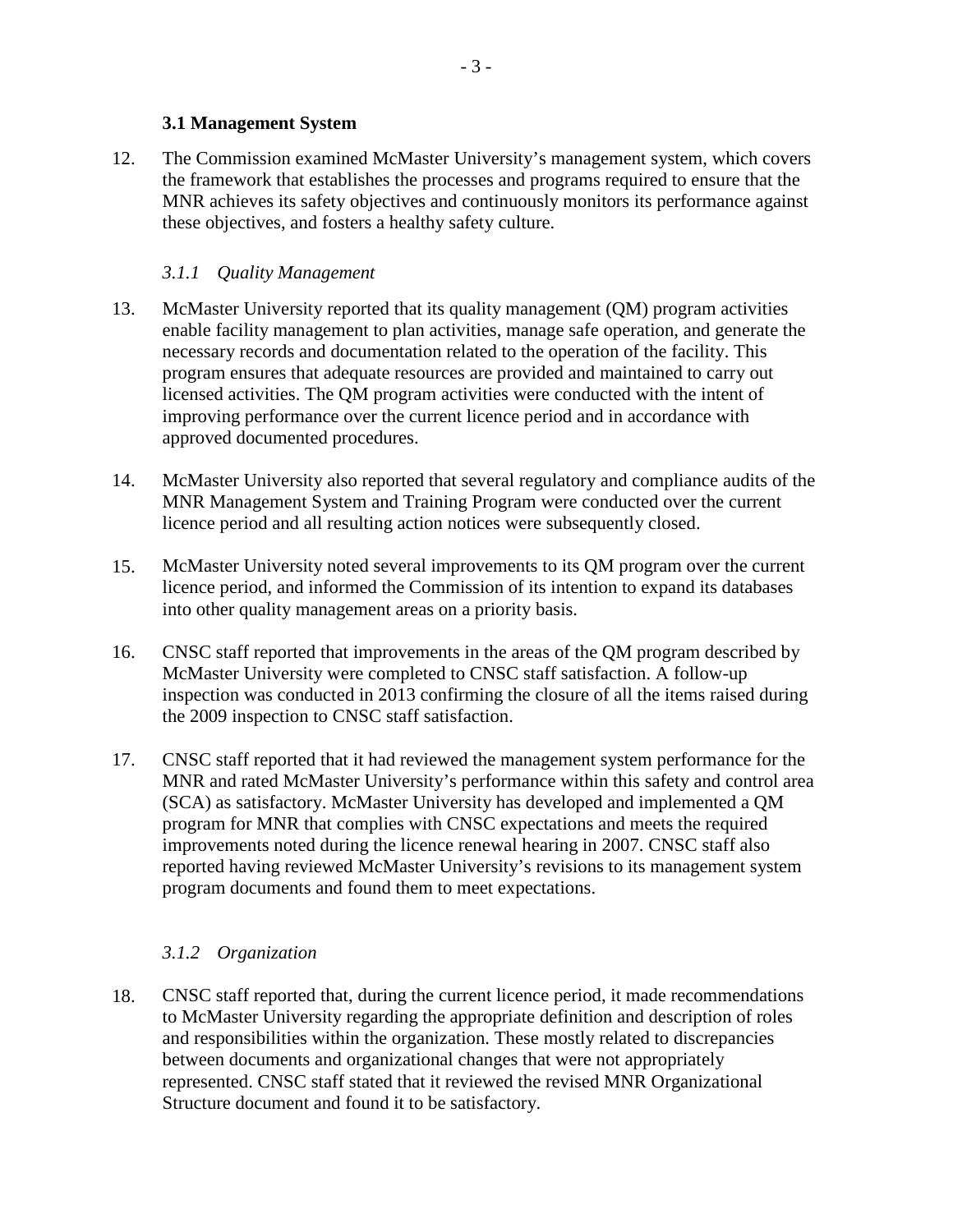19. In response to a question from the Commission, a McMaster University representative explained that the University is the licensee and the President and Vice Chancellor of McMaster University is the licence holder. Authority to operate the facility according to the licence has been delegated to operations staff who are responsible for periodically informing the licence holder and the board of directors of all activities at the MNR. The Commission asked with whom lies the authority to shut down the facility in emergency situations. A McMaster University representative stated that the licence holder will support any decision by operations staff to shut down the reactor if there is a safety concern or compliance issue.

#### <span id="page-7-0"></span>*3.1.3 Conclusion on Management System*

Based on its consideration of the presented information, the Commission concludes that McMaster University has appropriate organization and management structures in place and that the operating performance at MNR provides a positive indication of the applicant's ability to adequately carry out the activities under the proposed licence. 20.

#### <span id="page-7-1"></span>**3.2 Human Performance Management**

- Human performance management encompasses activities that enable effective human performance through the development and implementation of processes that ensure licensee staff is sufficient in number in all relevant job areas and have the necessary knowledge, skills, procedures and tools in place to safely carry out their duties. 21.
- CNSC staff reported that McMaster University has an effective training program in place to ensure proper training of the MNR operational staff. CNSC staff rated this SCA as satisfactory. 22.

## <span id="page-7-2"></span>*3.2.1 Personnel Training*

- McMaster University reported that conditions in the current licence required MNR to transform its training method from the traditional on-the-job training approach to the Systematic Approach to Training (SAT) methodology. CNSC staff explained that SAT is the framework endorsed by the CNSC for establishing and maintaining training for persons working in a nuclear facility or at any place where nuclear substances or prescribed equipment are produced, used, possessed, packaged, transported or disposed. 23.
- CNSC staff reported having reviewed MNR's new training program. A Type II compliance inspection of MNR's training program was conducted in March 2013, and resulted in two action notices pertaining to SAT-based training documentation for the Reactor Supervisor position requiring an update in order to meet the requirements of the current operating licence. CNSC staff stated that McMaster University satisfactorily addressed these two action notices in a timely manner and in accordance with corrective action plans that had been reviewed and accepted by CNSC staff. All action notices have been closed. 24.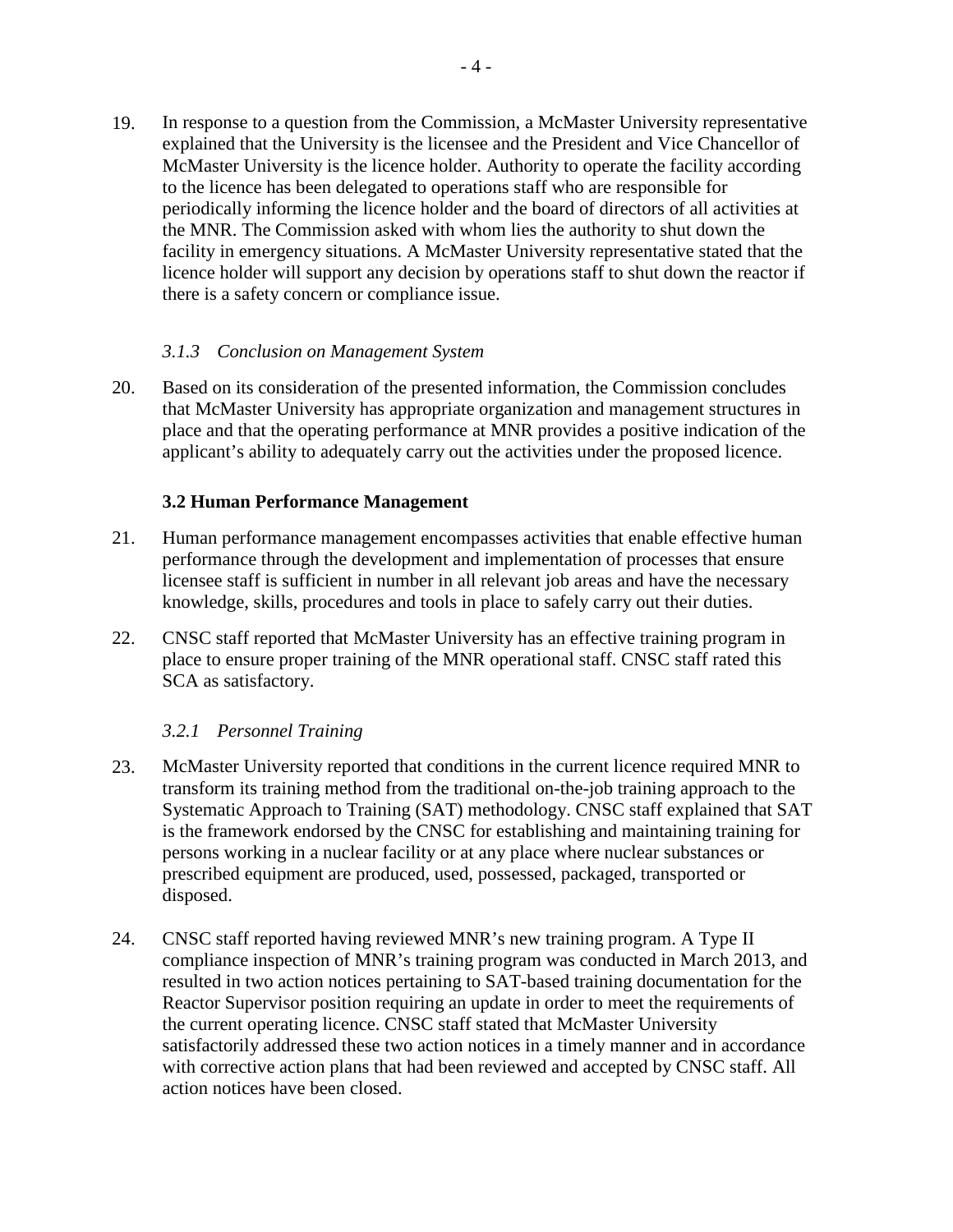- 25. McMaster University listed the training program activities it completed during the licence period. McMaster University stated that, during the proposed licence period, it will finalize training material for the Reactor Supervisor Training Program and it will complete evaluations of the Reactor Operator and Reactor Supervisor training programs, as required.
- CNSC staff stated that it is satisfied with MNR's training program and that it will continue to monitor the implementation and maintenance of the training program through its regulatory compliance activities. 26.

## <span id="page-8-0"></span>*3.2.2 Personnel Certification*

- McMaster University provided information on employee certifications completed during the current licence period. Four candidates received their Reactor Operator certifications from the CNSC in November 2013. McMaster University noted that it will continue to re-certify Reactor Operators and maintain the qualifications of Reactor Supervisors, as required. CNSC staff reported that McMaster University currently has seven certified Reactor Operators and one certified Reactor Supervisor. One additional MNR staff is undergoing the qualification program to become Reactor Supervisor. 27.
- CNSC staff described the certification requirements and processes for Reactor Operator and Reactor Supervisor positions. CNSC staff reported that McMaster University updated their training documents in 2013 to satisfy and reflect the training requirements under a SAT-based training program. 28.
- With regards to the certification program requirements, McMaster University expressed concerns regarding its ability to meet CNSC staff's expectations on requirements designed for larger nuclear organizations. McMaster University stated that it will continue to work with CNSC staff to meet the requirements. 29.
- The Commission enquired about the certification of visitors and researchers at the MNR facility. A McMaster University representative explained that any person requiring unescorted access to the facility is declared a nuclear energy worker (NEW) and is required to complete radiation safety training. Training is not required for those not conducting radiological work at the facility and those being escorted through the facility. 30.

## <span id="page-8-1"></span>*3.2.3 Conclusion on Human Performance Management*

Based on its consideration of the presented information, the Commission concludes that McMaster University has appropriate programs in place and that the current efforts related to human performance management provide a positive indication of McMaster University's ability to adequately carry out the activities under the proposed licence. 31.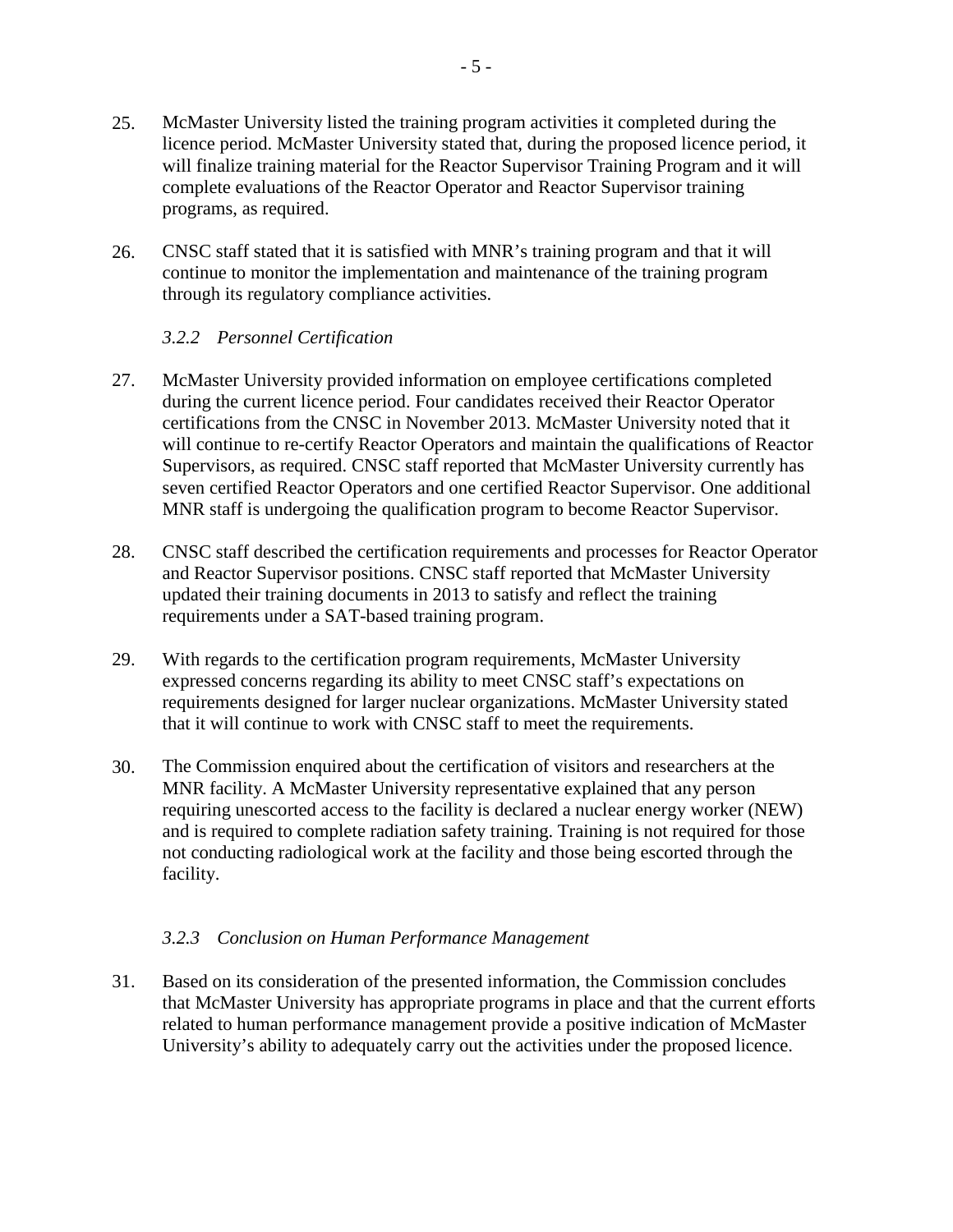32. The Commission requests that progress on training and certification be part of the annual reports to the Commission.

## <span id="page-9-0"></span>**3.3 Operating Performance**

Operating performance includes an overall review of the conduct of the licensed activities and the activities that enable effective performance as well as improvement plans and significant future activities at the MNR. 33.

## <span id="page-9-1"></span>*3.3.1 Safe Operating Envelope*

- McMaster University reported having operated in accordance with the conditions prescribed in its governing documents over the current licence period. CNSC staff confirmed that McMaster University has operated the reactor in full compliance of its Operating Limits and Conditions (OLCs) over the licence period. CNSC staff stated that McMaster University has operated the facility safely during the licence period, in compliance with the CNSC regulatory requirements, and is performing satisfactorily with respect to this SCA. 34.
- CNSC staff reported that, through routine compliance inspections and desktop reviews, it found McMaster University's programs related to operation and maintenance of the MNR to be adequate. 35.

## <span id="page-9-2"></span>*3.3.2 Reporting and Trending*

- CNSC staff reported that it had reviewed McMaster University's Annual Compliance Reports filed, as required by the licence, and that no issue with safe operations had been identified. 36.
- With regards to unplanned events, CNSC staff stated that McMaster University reported two events where action levels had been exceeded during the current licence period. One event was related to a finger puncture with a contaminated wire in August 2011, and the other event was related to a worker's thyroid burden increase due to an intake of I-125 in December 2007. CNSC staff stated that it has followed up on these two events, discussed further in the section on Radiation Protection of this *Record of Proceedings*, and found that McMaster University took appropriate corrective actions. The event has not reoccurred and adverse trends have not been observed. 37.

## <span id="page-9-3"></span>*3.3.3 Operating Experience*

McMaster University reported that there were no major unplanned outages during the current licence period. 38.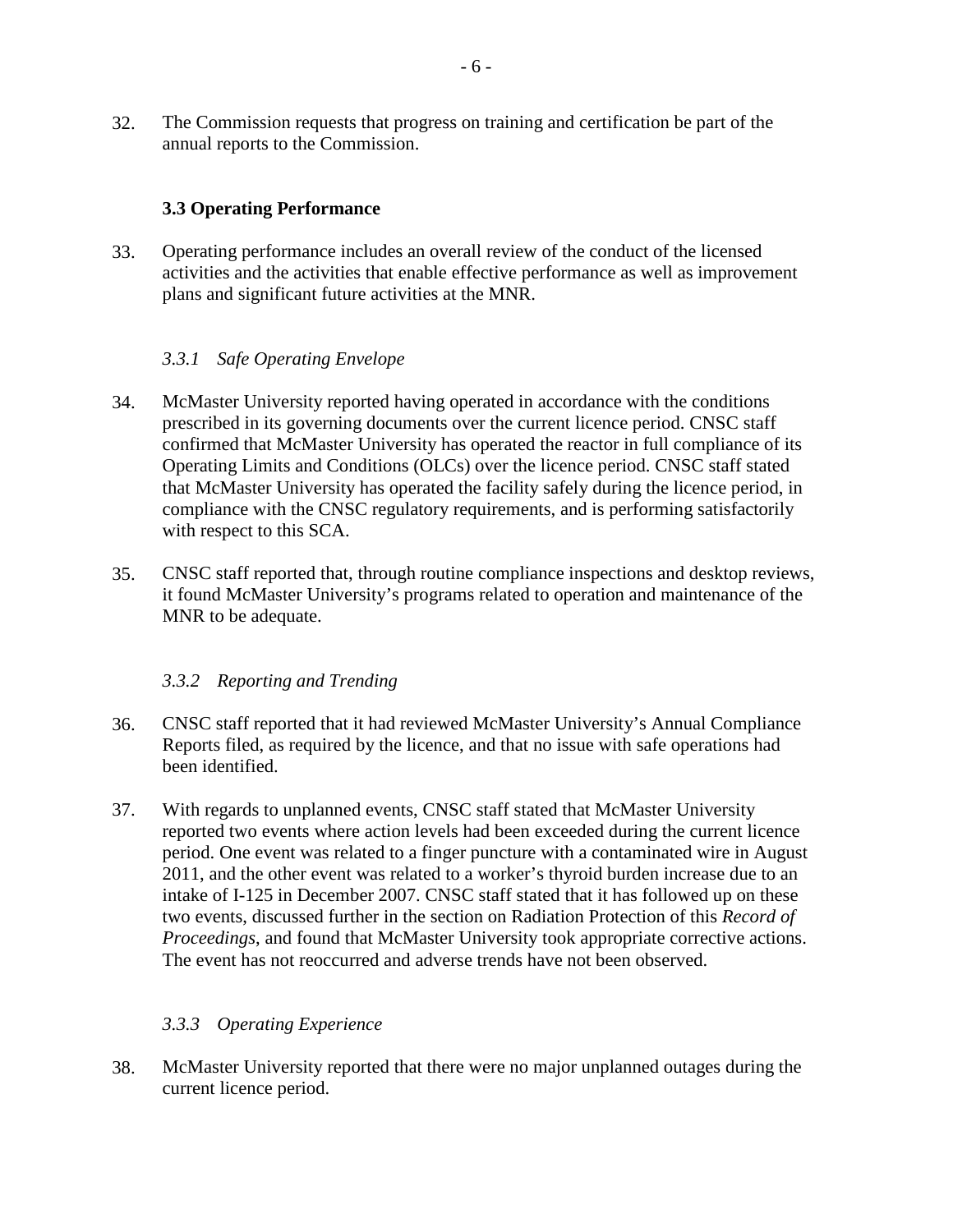- 39. In its submission, an intervenor made reference to a significant incident that occurred at the facility 20 years ago. The Commission enquired about this incident and its outcome. A McMaster University representative explained the incident that occurred during a reactor fueling activity and resulted in an unexpected critical power excursion<sup>[4](#page-10-2)</sup> exceeding the licence power requirement. The representative from McMaster University stated that the intervenor incorrectly described the incident as a near meltdown of the reactor. The safety systems performed as intended, the fuel was not damaged and there were no releases of radioactivity to the environment or radiological dose received by workers or the public as a result of this incident. The McMaster University representative reported that the root cause analysis indicated several procedural and administrative violations. Corrective actions were immediately addressed through increased validation and verification during the refueling processes. Although the corrective actions deal with human performance as opposed to installing physical barriers that could prevent reoccurrence, they are resource-intensive and focused on ensuring that the reactor is constantly monitored during these operations. The Commission asked if physical barriers could be added to further reduce the possibility of reoccurrence of this type of event. CNSC staff explained that it did investigate this possibility but that normal physical barriers cannot be relied upon during fuel changes other than the shutdown system that remains poised and available.
- The Commission enquired about the International Nuclear Events Scale (INES) rating of two for the event mentioned in above. CNSC staff explained that any event requiring the activation of a safety system is automatically considered a level two on the INES, even if there are no releases or impacts to the public or the environment. 40.
- In response to a statement by an intervenor that there is a lack of regulatory oversight at the MNR facility, the Commission enquired about the periodicity of CNSC staff inspections. CNSC staff stated that it follows a compliance inspection plan to evaluate every SCA on an ongoing basis. This amounts to two to three inspections per year. 41.

## <span id="page-10-0"></span>*3.3.4 Conclusion on Operating Performance*

Based on the above information, the Commission concludes that the operating performance at the facility during the current licence period provides a positive indication of McMaster's ability to carry out the activities under the proposed licence. 42.

# <span id="page-10-1"></span>**3.4 Safety Analysis**

 $\overline{a}$ 

Safety analysis is a systematic evaluation of the potential hazards associated with the conduct of a proposed activity or the operation of a facility, and considers the effectiveness of preventive measures and strategies in reducing the effects of such hazards. It supports the overall safety case for the facility. CNSC staff rated this SCA as satisfactory. 43.

<span id="page-10-2"></span><sup>&</sup>lt;sup>4</sup> Critical power excursion: an unexpected rise in reactor power due to an unplanned insertion of reactivity.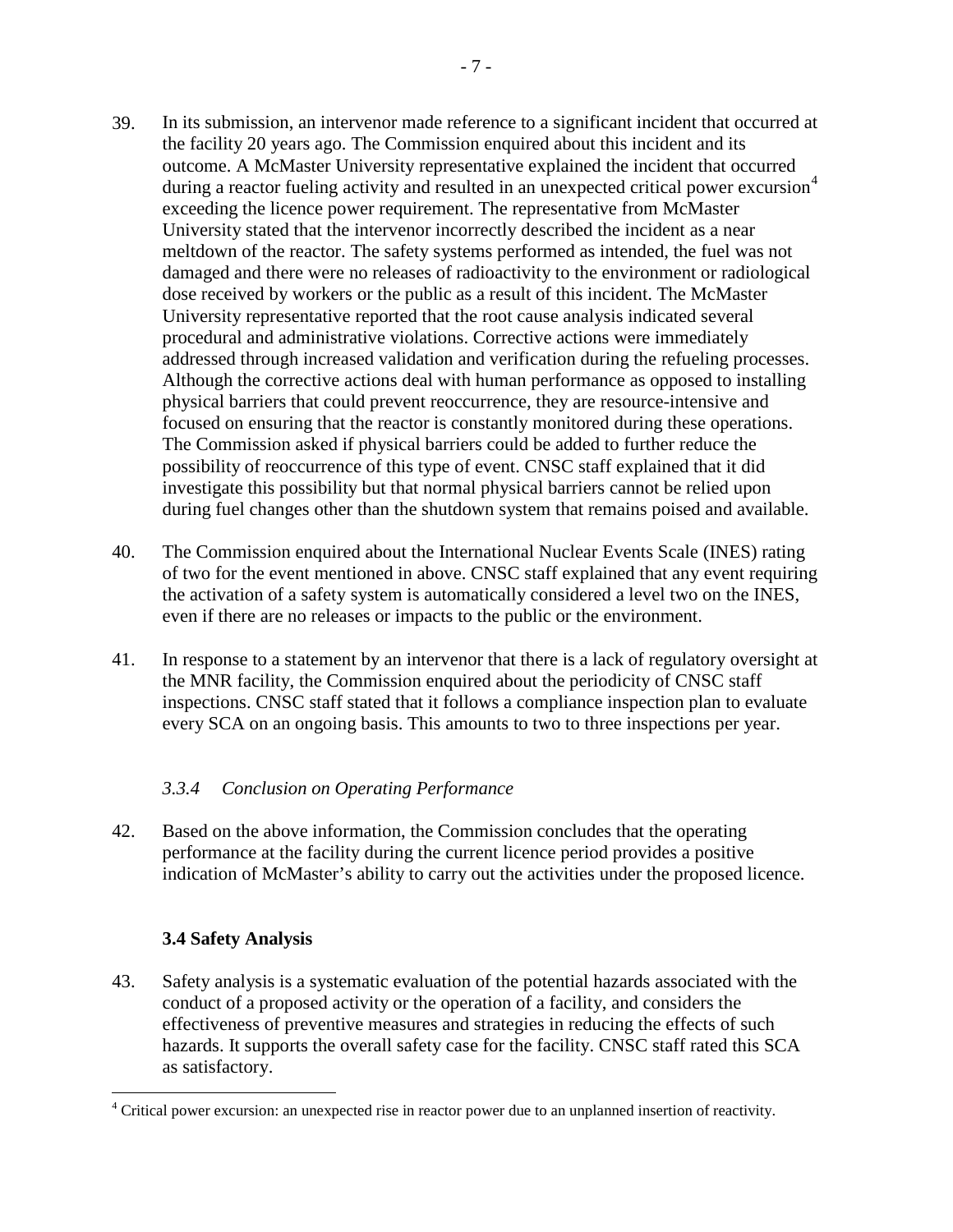#### <span id="page-11-0"></span>*3.4.1 Deterministic Safety Analysis*

- CNSC staff reported that McMaster University's deterministic safety analysis is documented in the MNR Safety Analysis Report (SAR). McMaster University stated that all proposed changes to the facility are subject to the MNR change control program, which requires that the impact of any change be assessed against the requirements of the MNR SAR. CNSC staff further stated that McMaster University committed to update and reconfirm the safety analysis results of the MNR SAR following the conversion of the core from high enriched uranium (HEU) to low enriched uranium (LEU) fuel in 2007. The additional analysis provides better information on a wider range of events and validates the conclusions of the MNR SAR following the conversion. CNSC staff was informed twice per year on the progress of improvements to the safety analysis by McMaster University. CNSC staff reported that it is satisfied with McMaster University's progress on the deterministic safety analysis improvements and that it will follow the ongoing code validation work as part of baseline compliance activities. 44.
- With regards to the deterministic safety analysis improvement, the Commission requested further information regarding the ongoing code validation work, including the importance of this work. CNSC staff explained that McMaster University was requested to revisit the safety analysis following their core conversion from HEU to LEU fuel in order to ensure that all aspects of the safety analysis remained valid given the different core. A McMaster University representative and CNSC staff provided information regarding the updates and work completed by McMaster University. CNSC staff stated that there are no concerns regarding the safety case of the facility and that this work is for validation purposes. The McMaster University representative added that it is currently trying to understand exact parameters for the MNR core, some of which can only be measured at start-up of the reactor or loading of the reactor. McMaster University is developing models to better understand the very conservative estimates it currently has in its safety case. 45.
- CNSC staff discussed the reliability and the safety features of the MNR design, explaining that the reactor is inherently safe and that shutdown safety systems are not required to provide and maintain a safe shutdown state. The Commission enquired about the requirement for safety systems if the reactor has an inherently safe design. CNSC staff explained that, although the reactor can shut down without any intervention, this mode of operation is not preferred. The safety systems are to provide faster means to shut down the reactor. With regards to the incident referenced by one intervenor that occurred over 20 years ago, the Commission asked if there is certainty that natural processes would have shut down the reactor if the safety systems failed. CNSC staff responded that analyses, including the safety assessment, demonstrated that the natural processes would have performed as anticipated. CNSC staff noted that it is assumed that the heat generated by the fuel within the MNR is low enough for air cooling to be sufficient to prevent fuel from melting. Although this is the case, CNSC staff stated that it is not relying on that assumption and requires means for water cooling at all times. 46.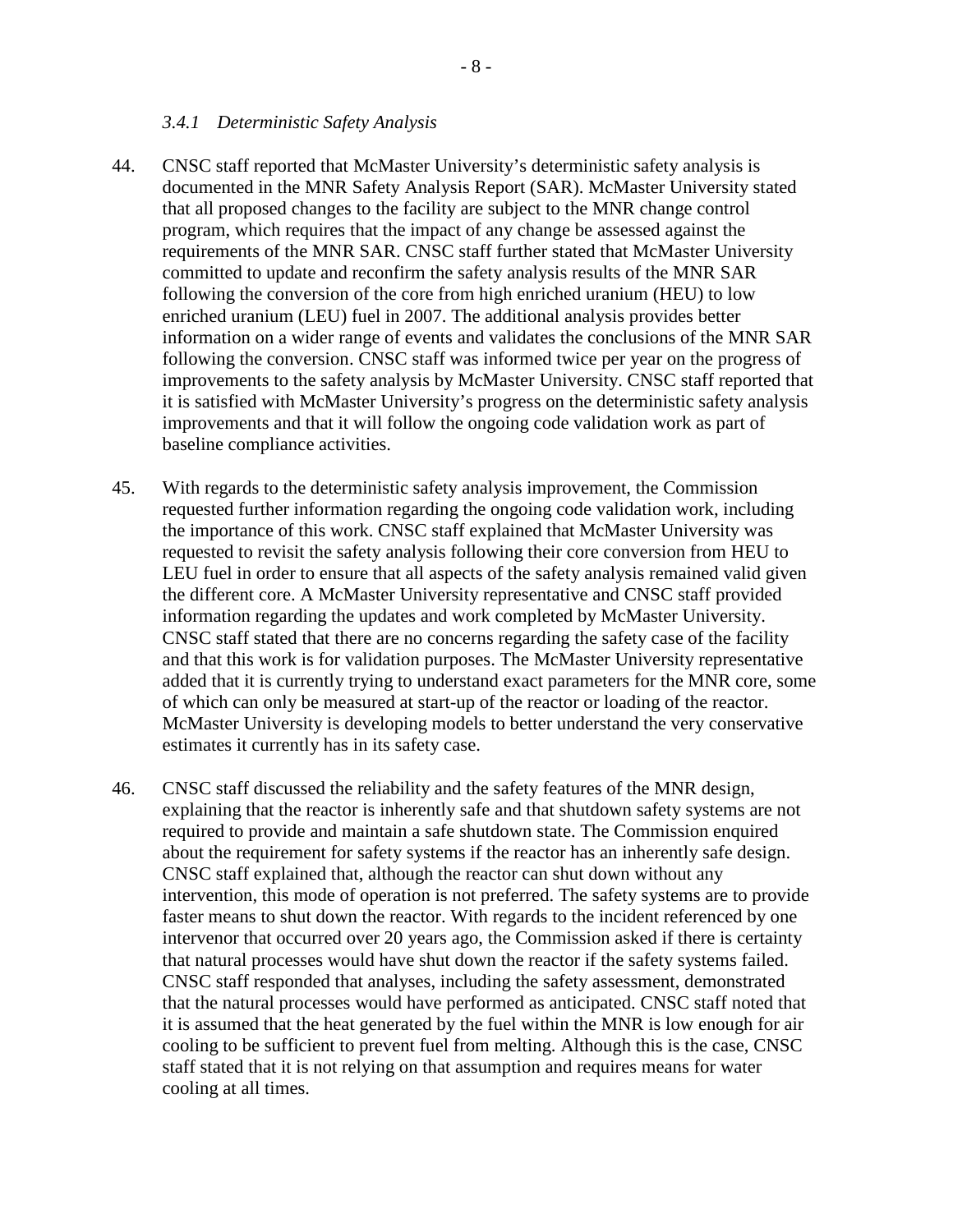47. The Commission enquired further on analyses completed on air cooling of MNR fuel. A McMaster University representative explained that experiments have been conducted where MNR-type fuel removed from a reactor core into a hot cell with air cooling only did not reach melting temperatures. Further analysis is required to understand the exact characteristics of the fuel used in that experiment to ensure MNR fuel is similar and to determine if it can be air-cooled. McMaster's current calculations and analyses show that the heat being generated per area of MNR fuel shortly after shutdown is low, but more verification is required to determine if air-cooling is sufficient to keep the fuel from melting. The Commission asked if the core conversion from HEU to LEU fuel affects the analysis and literature review results. The McMaster University representative responded that the core conversion does change them slightly, which is one of the items McMaster University is verifying in the research it is doing.

# <span id="page-12-0"></span>*3.4.2 Hazards Analysis*

- McMaster University reported that it had commissioned third party experts to perform a Fire Safe Shutdown Analysis (FSSA) in 2010, followed by a Fire Hazards Analysis (FHA) for the MNR subsequent to the introduction of the regulatory document NFPA-801, *Standard for Fire Protection for Facilities Handling Radioactive Material[5](#page-12-2)* , in the current licence in 2007. The FSSA assessed the ability of the MNR facility to achieve and maintain a safe shutdown state in the event of a fire. McMaster University reported that the assessment had not identified any deficiency in MNR's capability to place and maintain the reactor in a safe shutdown state in the event of a fire. 48.
- McMaster University reported that the FHA identified a number of minor deficiencies relating to changes to code of design and fire protection approaches since the construction of the facility. All recommendations in the FHA have since been addressed. 49.
- CNSC staff reported having reviewed both the FSSA and FHA and found them and the remedial actions performed by McMaster University to be acceptable. 50.

## <span id="page-12-1"></span>*3.4.3 Criticality Safety*

 $\overline{a}$ 

CNSC staff reported that McMaster University developed a Nuclear Criticality Safety Program (NCSP) that complies with modern standards, as required by the current licence. CNSC staff stated that it reviewed the NCSP and found it acceptable. CNSC staff also stated that it performed an inspection in 2009, which confirmed that the NCSP was implemented satisfactorily. 51.

<span id="page-12-2"></span><sup>5</sup> National Fire Protection Association (NFPA) Standard NFPA-801, 2014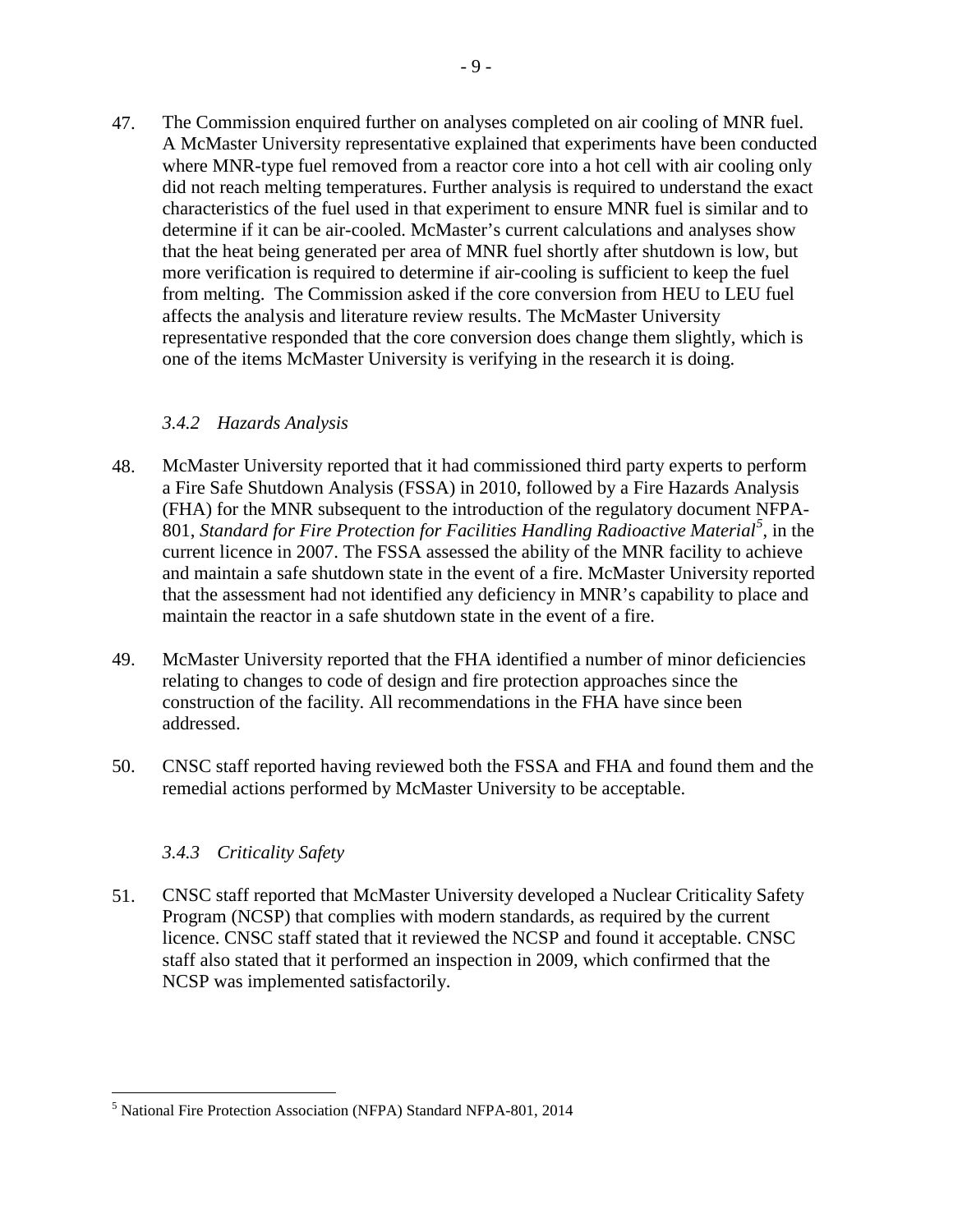#### <span id="page-13-0"></span>*3.4.4 Fukushima Follow-up Actions*

- McMaster University reported that, in response to the Fukushima-Daiichi accident in 2011, a Defence-in-Depth (DID) assessment of the MNR was performed, and that no significant gaps were found. CNSC staff noted that opportunities for improvement in the area of Severe Accident Management were identified. CNSC staff stated that McMaster University is developing emergency procedures to use fire water to cool the reactor core as an additional safety measure. This also addresses one intervenor's concern that the MNR does not have a dedicated emergency cooling system. CNSC staff reported that it is following up on this and other initiatives, which are expected to be completed within the first year of the proposed licence period. 52.
- Further to the considerations of lessons learned from the Fukushima-Daiichi accident, CNSC staff reported that McMaster University chose to install an additional connection for an external electrical power supply source on the outside of the reactor building in case the University's diesel generators become unavailable. 53.
- The Commission enquired about the power required during an event or accident and asked if this additional connection for external electrical power was required. CNSC staff responded that the MNR does not require power to remain safe and that this additional connection is to ensure monitoring capability during an event. 54.

#### <span id="page-13-1"></span>*3.4.5 Revision of the SAR*

McMaster University discussed a licence amendment approved by the Commission in 2012 to change the backup electrical power supply source to the Reactor Building from the original stand-alone 25 kW generator to the University's modern set of four 1 MW diesel generators with their associate switchgear, transformers and distribution panels. CNSC staff reported that the SAR was revised and the licence amendment was issued to reflect this minor change. 55.

## <span id="page-13-2"></span>*3.4.6 Conclusion on Safety Analysis*

On the basis of the information presented, the Commission concludes that the systematic evaluation of the potential hazards and the preparedness for reducing the effects of such hazards is adequate for the operation of the facility and the activities under the proposed licence. 56.

#### <span id="page-13-3"></span>**3.5 Physical Design**

Physical design includes activities to design the systems, structures and components to meet and maintain the design basis of the facility. The design basis is the range of conditions, according to established criteria, that the facility must withstand without exceeding authorized limits for the planned operation of safety systems. CNSC staff rated this SCA as satisfactory. 57.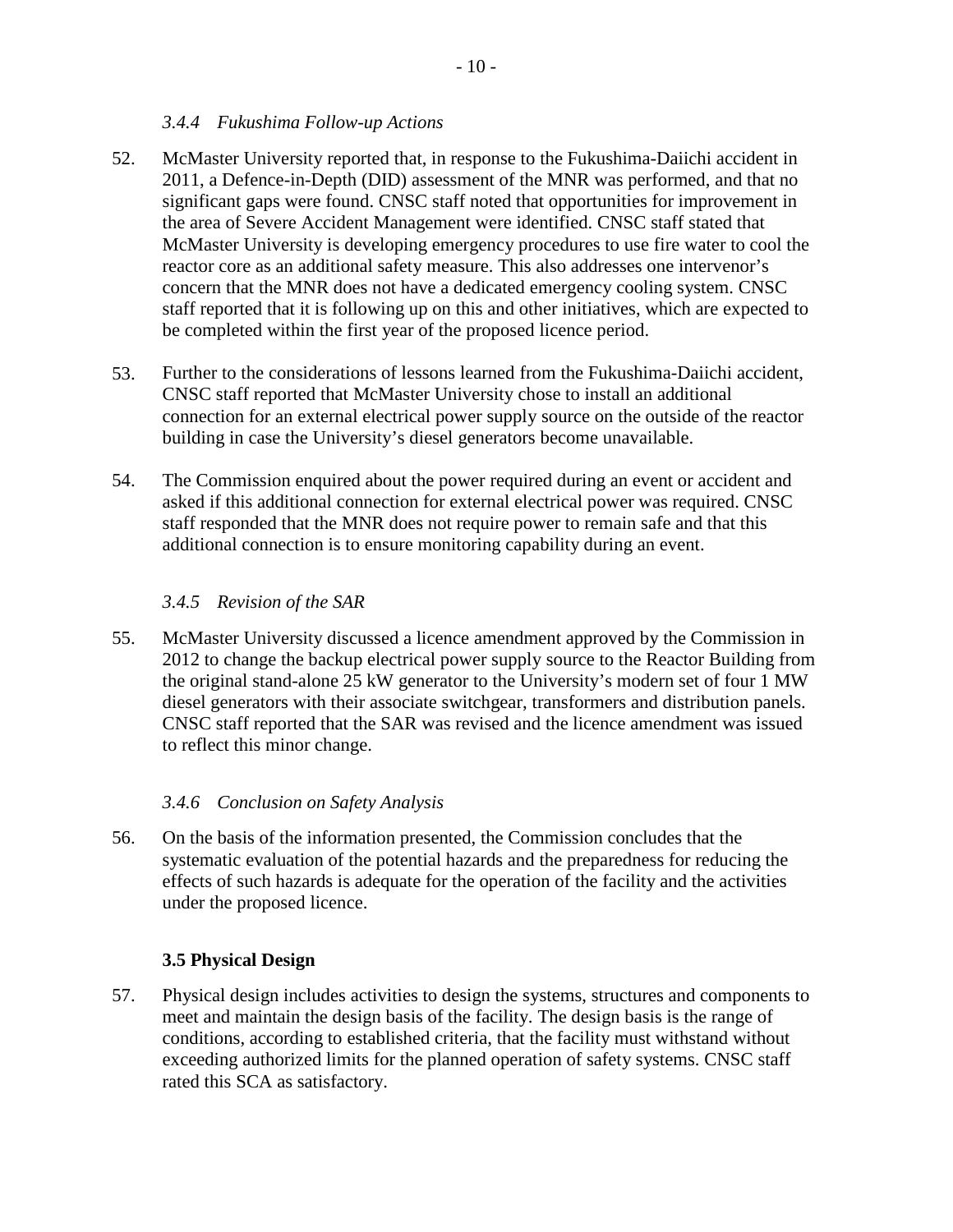#### <span id="page-14-0"></span>*3.5.1 Design Governance*

- McMaster University noted that the design basis for the MNR is documented in the *McMaster Nuclear Reactor Safety Analysis Report*. McMaster University reported that there had been no changes to the facility or operations over the current licence period that might have affected the design basis. CNSC staff concurred with McMaster University and explained that upgrades to existing systems were completed as part of MNR's aging management and maintenance program in accordance with the facility's engineering change control process. 58.
- McMaster University stated that it will continue to improve infrastructure to ensure safe, secure and compliant operation of the MNR. 59.

# <span id="page-14-1"></span>*3.5.2 Facility Design*

- McMaster University reported that it conducted a Defence-in-Depth (DID) review of the MNR design following international standards in response to the Fukushima-Daiichi accident of March 2011. A report of the review, which validated the design basis of the facility, was submitted to the CNSC in 2012. The DID review showed that the MNR has strong provisions for protecting workers, the public and the environment against internal and external hazards. CNSC staff confirmed that McMaster University's DID assessment of the MNR facility confirmed the robustness of MNR's design. 60.
- McMaster University stated that the DID review identified a number of opportunities for improvement to facilitate response to severe accidents at the facility. MNR is in the process of implementing those opportunities with completion expected during the next licensing period. 61.
- McMaster University also provided a description of the core cooling process, noting that electricity and other services are not required to place or maintain the reactor in a safe shutdown state. CNSC staff described the improvements made following the Fukushima-Daiichi accident, as detailed in section 3.4.4. 62.

## <span id="page-14-2"></span>*3.5.3 Conclusion on Physical Design*

On the basis of the information presented, the Commission concludes that the design of the MNR is adequate for the operation period included in the proposed licence. 63.

## <span id="page-14-3"></span>**3.6 Fitness for Service**

Fitness for Service covers activities that are performed to ensure the systems, components and structures at the MNR continue to effectively fulfill their intended purpose. 64.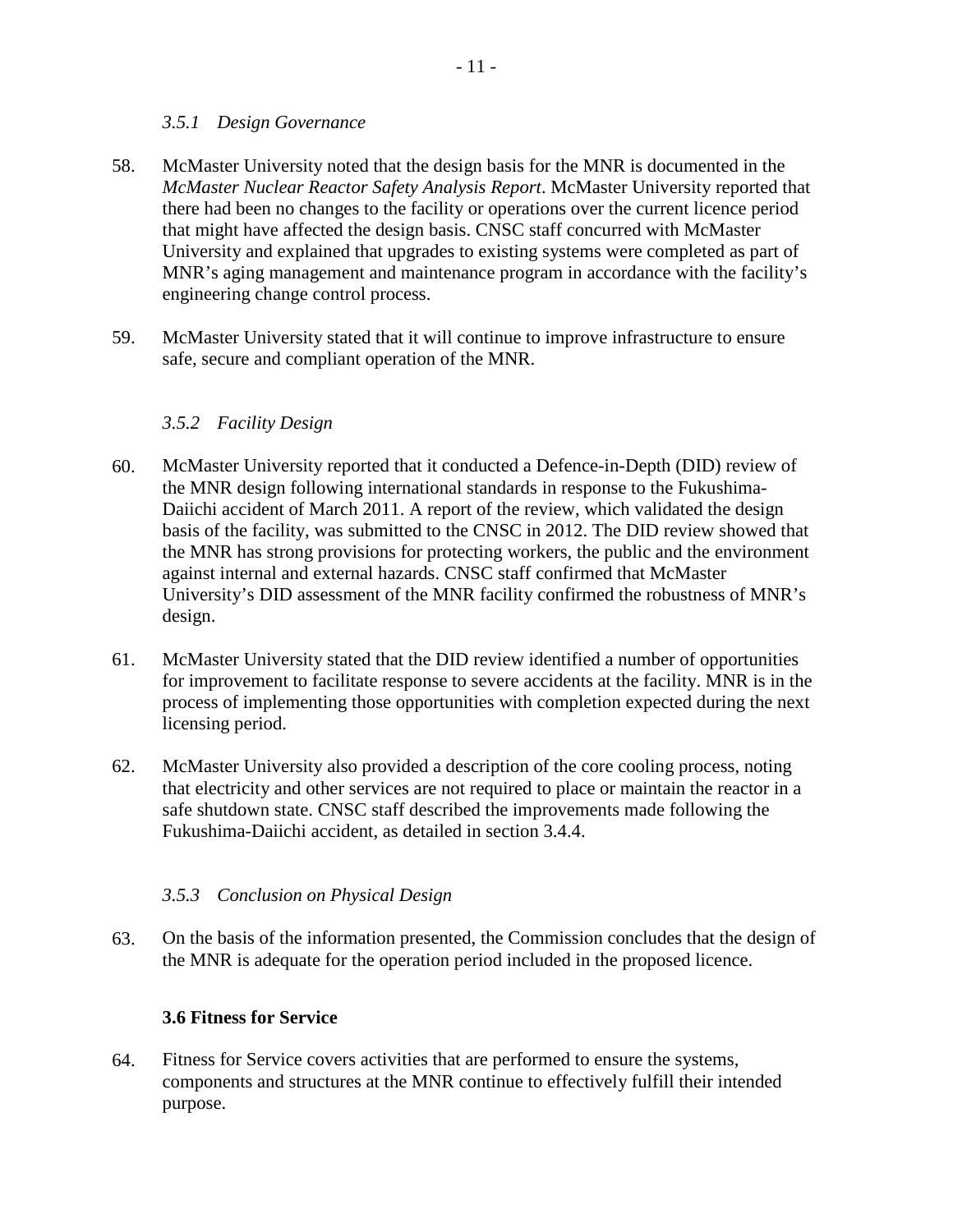#### <span id="page-15-0"></span>*3.6.1 Equipment Fitness for Service*

- McMaster University reported that non-destructive evaluation (NDE) had been completed on the primary water system piping and the main heat exchanger tube bundles by an independent contractor in January 2010. The results of the inspection indicated that the primary water system piping was in excellent condition, but showed limited signs of incipient degradation of the main heat exchanger tubes. The affected tubes were removed from service. A follow-up NDE inspection of the main heat exchanger tubes and primary water piping, completed in 2012, found no significant changes to the component integrity since the initial inspection in 2010. McMaster University stated that the NDE contractor recommended on-going periodic inspections every three years to monitor system health. 65.
- McMaster University also reported that testing of safety-related systems had been carried out successfully, as scheduled and in accordance with the MNR document AP-1111, *Operating Limits and Conditions*. McMaster University provided a description of the MNR annual containment air leak test, the quarterly shim-safety rods drop test and the bi-monthly high-power trip test, all of which concluded no changes in system performance during the current licence period. CNSC staff reported that it reviews the results of these tests on a continual basis. 66.
- CNSC staff stated that McMaster University has performed the surveillance necessary to ensure that the facility's systems and components remain effective over time. CNSC staff also stated that its review of the MNR Annual Compliance Reports and results from CNSC routine compliance inspections confirm the fitness for service of the MNR's systems and components. 67.

## <span id="page-15-1"></span>*3.6.2 Maintenance*

McMaster University reported that all maintenance activities at MNR were successfully completed as scheduled and in accordance with the Operating Limits and Conditions and relevant procedures. CNSC staff confirmed that McMaster University has a well-established maintenance program and that all maintenance activities necessary to demonstrate the performance and reliability of MNR systems and components were successfully carried out during the current licence period. 68.

## <span id="page-15-2"></span>*3.6.3 Aging Management*

McMaster University reported that, in 2010, it issued the technical report MNR TN 2010-04, *Status of McMaster Nuclear Reactor Structures, Systems and Components*, following the guidelines presented in the IAEA safety standard, *Ageing Management for Research Reactors[6](#page-15-3)* . The report itemizes the safety-critical systems, structures and components (SSCs), provides the relevant inspection and maintenance activities and 69.

 $\overline{a}$ 

 $\overline{a}$ 

<span id="page-15-3"></span><sup>6</sup> IAEA Specific Safety Guide No. SSG-10, 2010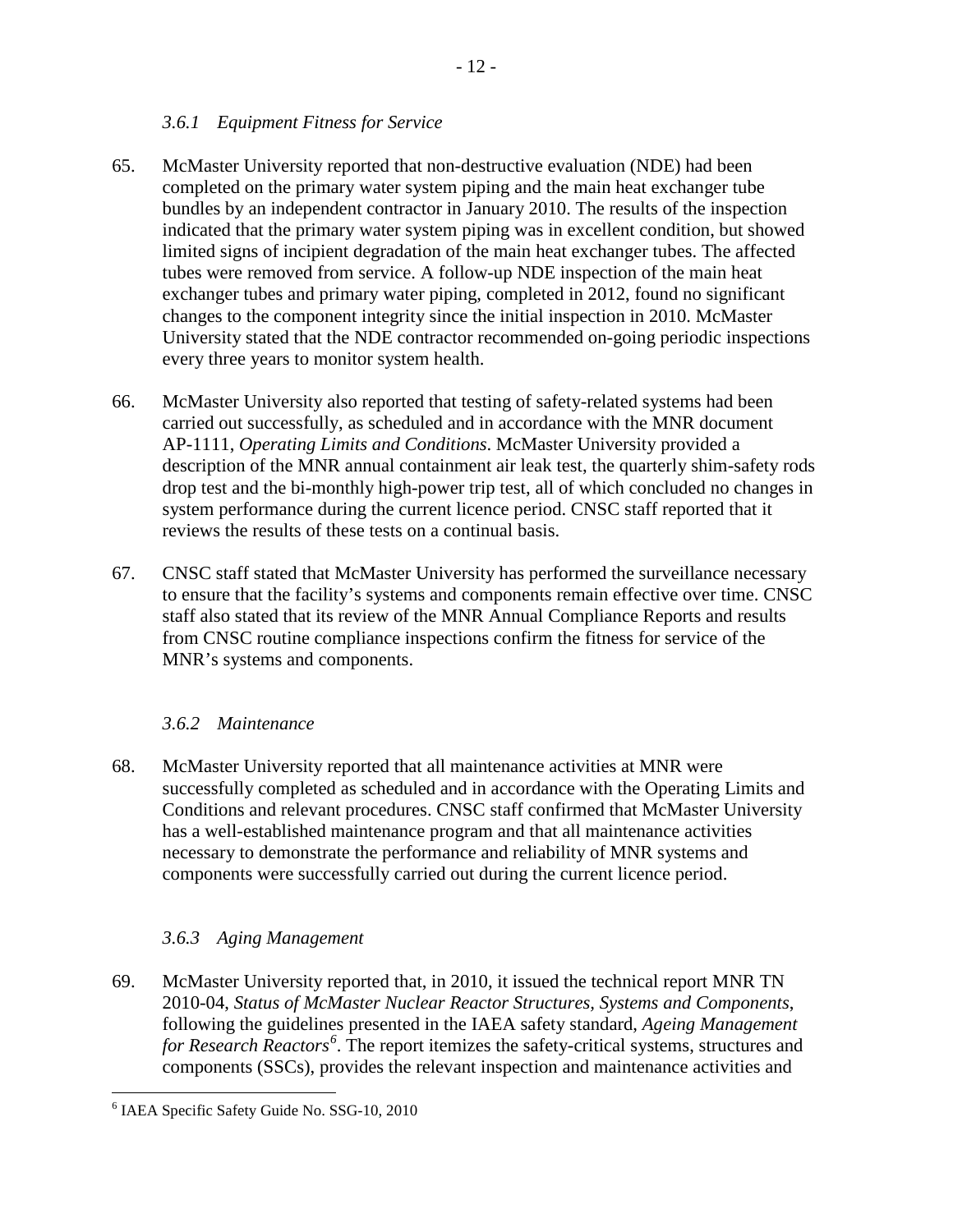performance testing for safety-critical systems, and details completed and scheduled or planned refurbishment and replacement activities. CNSC staff stated that the condition of all systems was assessed as either good or very good and that it is satisfied that periodic inspections and performance testing are being conducted regularly.

- McMaster University noted that aging management activities comprised of on-going maintenance, scheduled inspections and equipment refurbishment or replacement activities continue to be effective. It will continue to execute its safety system testing and maintenance programs to ensure fitness for service. 70.
- CNSC staff reported that McMaster University maintains the MNR facility in accordance with its maintenance program and aging management program to ensure that the facility remains fit for service throughout its lifecycle. CNSC staff also reported that MNR has proactively upgraded several equipment components over the current licence period as part of its aging management program. CNSC staff stated that McMaster University maintains the facility adequately, ensuring the equipment performs and remains fit for service, and that it proactively manages the aging of safety-critical SSCs. 71.
- The Commission enquired about the life of the facility. A McMaster University representative responded that, due to the simplicity of its design, the facility can be repaired and maintained to allow for continued safe operations for an indeterminate time. 72.
- The Commission enquired about tests conducted to confirm the integrity of MNR's concrete containment structure and asked if core samples of the concrete structure have been analyzed. McMaster University responded that they have not analyzed core samples of the concrete containment structure. CNSC staff considers that, even though MNR's containment structure does not have to withstand the same types of high design pressure nuclear power reactors would since its actual design pressure is much lower, McMaster University should be looking at these types of opportunities as part of its aging management program. The Commission requests that McMaster University examine the integrity of MNR's concrete containment structure as part of its aging management program. 73.
- The Commission also enquired about the physical state of the concrete structure. A McMaster University representative explained that the concrete containment structure leak tests and maintenance are periodically performed. The outside of the building was resurfaced in 2006, and the seals of the access points to the facility are routinely maintained. Other concrete structures are also routinely inspected and maintained to ensure continued safe operation. 74.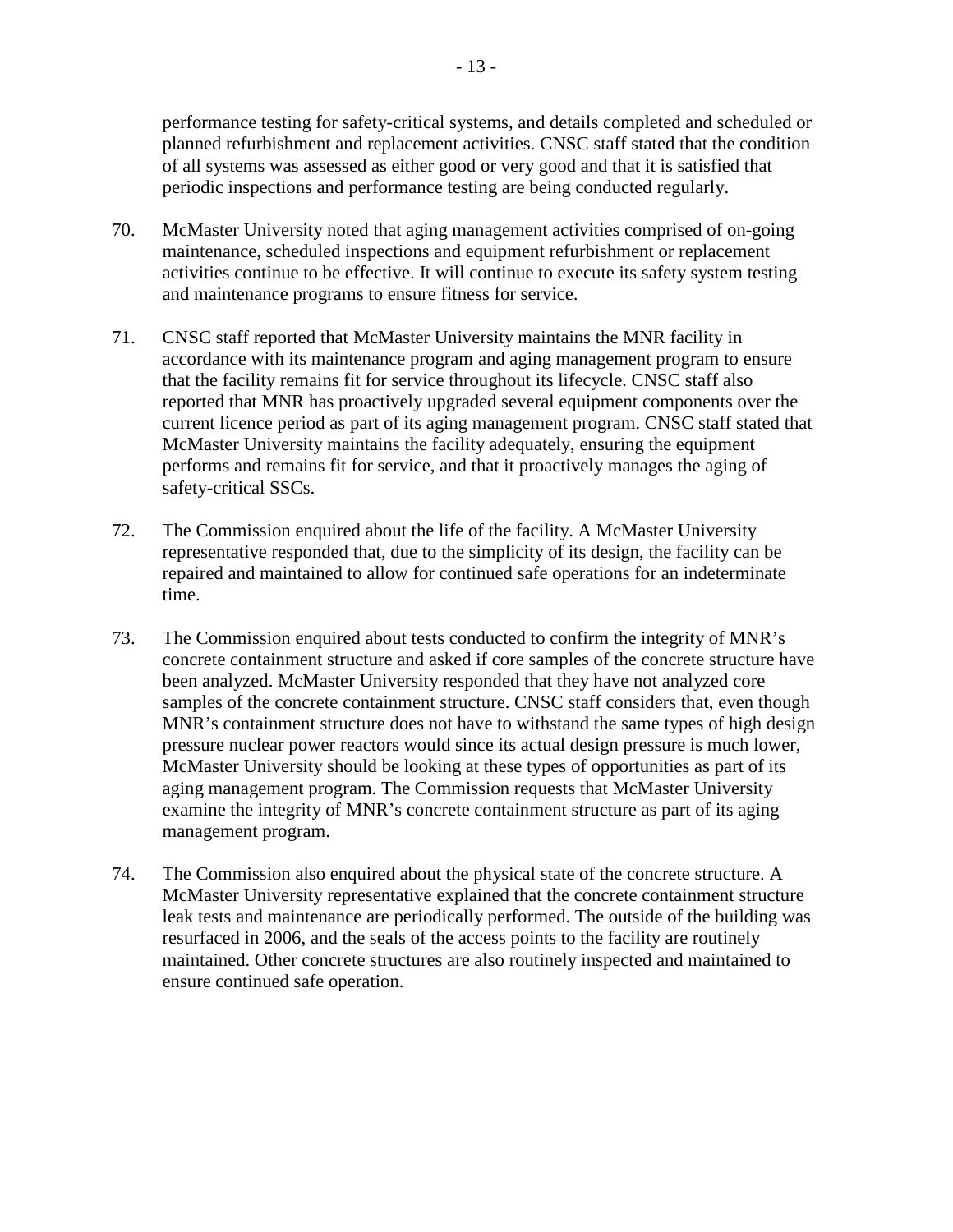#### <span id="page-17-0"></span>*3.6.4 Conclusion on Fitness for Service*

The Commission is satisfied with McMaster's programs for the inspection and lifecycle management of key safety systems. The Commission requests that the verification of the integrity of MNR's concrete containment structure be included as part of the McMaster University aging management program. Based on the above information, the Commission concludes that the equipment as installed at the MNR is fit for service. 75.

#### <span id="page-17-1"></span>**3.7 Radiation Protection**

- As part of its evaluation of the adequacy of providing for the protection of the health and safety of persons, the Commission considered the past performance of McMaster in the area of radiation protection. The Commission also considered the radiation program at the MNR to ensure that both radiation doses to persons and contamination are monitored, controlled and kept as low as reasonably achievable (ALARA), with social and economic factors taken into consideration. 76.
- CNSC staff reported that, during the current licence period, McMaster University has continued to maintain and implement a comprehensive Radiation Protection (RP) program at its facility. CNSC staff rated this SCA as satisfactory, and stated that it will continue to monitor the effectiveness of the RP Program to ensure it meets CNSC expectations. 77.

## <span id="page-17-2"></span>*3.7.1 Application of ALARA*

- McMaster University described the overall objectives of the MNR RP program that it states continued to be met throughout the licence period. CNSC staff confirmed that McMaster University has demonstrated a commitment to the implementation of the ALARA principle and continued to apply measures to keep doses received by workers ALARA. 78.
- CNSC staff reported that McMaster University has an effective program in place to ensure that doses to workers are maintained ALARA. 79.

#### <span id="page-17-3"></span>*3.7.2 Radiation Protection Program Performance*

- McMaster University stated that the MNR RP program is documented in its document HP-9000, *MNR Radiation Protection Program*, which specifies the requirements in the following areas: 80.
	- responsibilities, training and qualification requirements;
	- external and internal exposure limits;
	- personnel monitoring and dosimetry requirements; •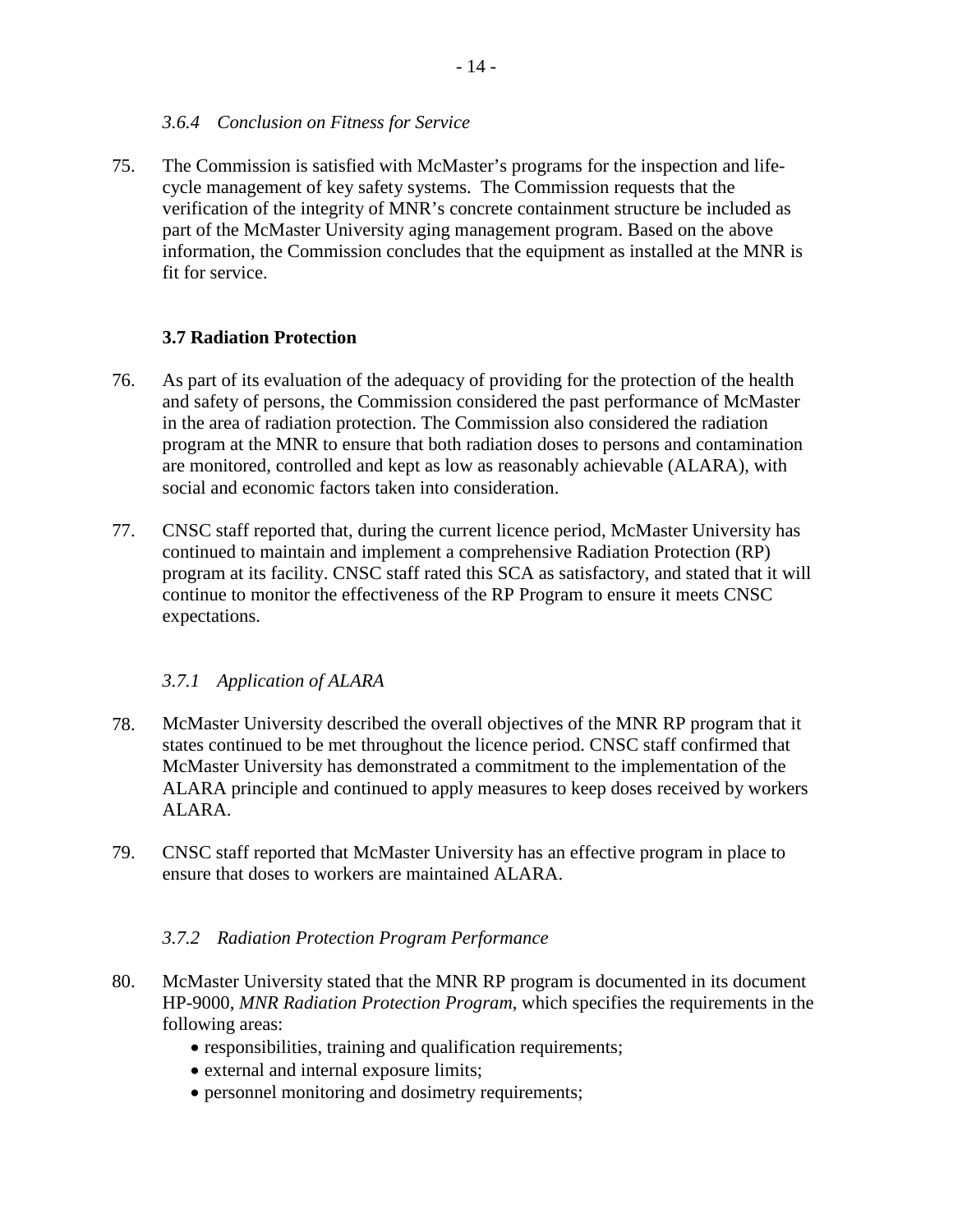- facility internal surveillance and posting requirements;
- conduct of radiological work requirements;
- facility boundary surveillance requirements;
- radioactive waste disposal requirements;
- instrumentation and calibration requirements;
- incidents and emergency procedures; and
- program assessment requirements.
- 81. McMaster University reported that its RP program performance has been strong throughout the licence period and noted that continuous improvements are being made in several areas of the program. McMaster University also reported that detailed annual RP program assessments are completed by MNR and Health Physics Department management that are presented to the Health Physics Advisory Committee and Nuclear Facilities Control Committee.
- CNSC staff reported that it evaluated MNR's RP program elements for effective implementation through various compliance and verification activities. Compliance inspections were conducted by CNSC staff during the current licence period and several action items were identified during these inspections, none having a potential increased risk to the health and safety of workers or members of the public. CNSC staff stated that it continues to verify the effective implementation of the corrective actions for items identified during inspections through the baseline compliance plan. 82.
- McMaster University stated that it performed extensive annual RP program reviews and that a significant expansion of, and update to, the RP program documentation were completed during the current licence period. 83.
- CNSC staff also reported that McMaster University performed an in-depth review of the RP program, as committed in 2007. CNSC staff noted changes made to the program, including update of organizational structure, responsibilities and associated procedures/instructions to reflect current practices, and addition of specific requirements. CNSC staff stated that it reviewed the revised program and found it to be acceptable. 84.
- McMaster University reported that its facility radiation safety training programs were significantly expanded and updated, and that a formal continuing radiation safety training program was implemented. All workers completed the new initial training program. 85.
- CNSC staff reported that, in 2010, following an alpha radiation contamination event at Bruce Power, the CNSC requested a detailed assessment by MNR of the potential for hazards arising from alpha-emitting contamination within their facility. McMaster University stated that it completed a detailed assessment of the potential for hazards from alpha-emitting contamination within the facility during the current licence period. McMaster University reported that no significant source term of alpha-emitting contamination currently exists within the facility, and that the likelihood of a source 86.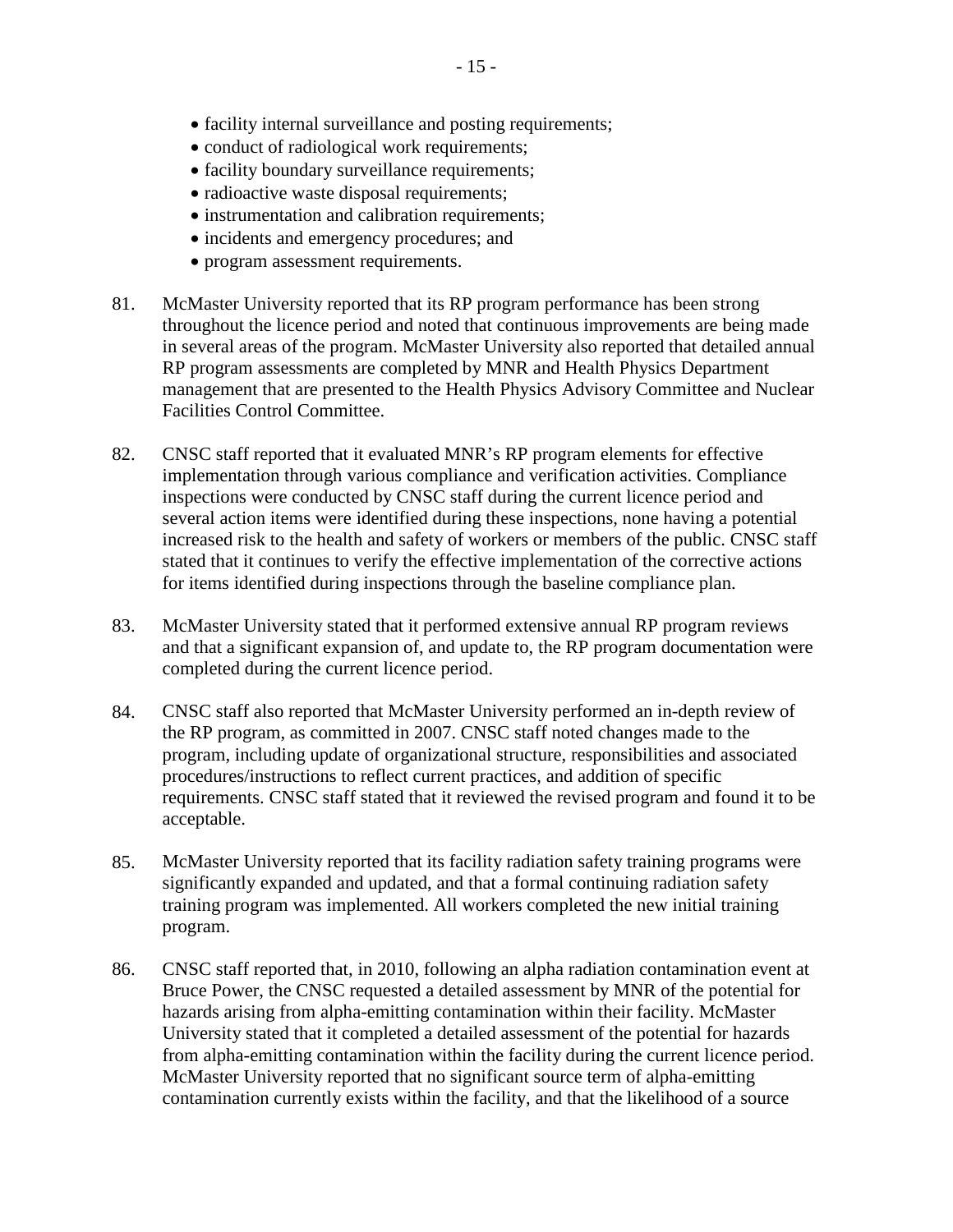term developing is low given the extensive and sufficient monitoring routinely performed within the MNR RP program. McMaster University and CNSC staff described enhancements that were implemented to the MNR RP program, including routine trending and reporting of alpha-emitting radionuclide concentrations and enhancements to the initial and continuing training of workers. CNSC staff stated that it reviewed the assessment and monitoring program for alpha emitting radionuclides and determined that appropriate measures are taken by MNR.

In response to a question from the Commission, a representative from McMaster University described the oversight and reporting structure within the university's RP program. The Commission further asked if there is clear guidance from the CNSC that identifies the reporting structure within a university framework. CNSC staff responded that the regulations do not specify a reporting structure, but that CNSC staff evaluates the RP program as a whole. CNSC staff stated that the licensee is responsible for ensuring that their RP program meets the RP requirements established by the CNSC. CNSC staff explained that the university is required to establish its own radiation safety committee with the responsible radiation safety officer reporting to that committee in order to be able to harmonize and evaluate the RP program. CNSC regulation of radiation protection is performance-based and requires institutions to ensure that there is a holistic approach and oversight across the organization. 87.

## <span id="page-19-0"></span>*3.7.3 Worker Dose Control*

- McMaster University described the RP program at the MNR and provided a summary of the doses to workers over the licence period. McMaster University stated that, over the licence period, extensive facility air and surface contamination monitoring and personnel contamination monitoring have not indicated any significant internal exposures to operations personnel, iodine production personnel or neutron radiographers. Also, doses to workers within the MNR have not exceeded Administrative Control Levels (ACLs) or regulatory limits in 2013. No trends of concern were identified. The average, maximum and collective effective doses were well within the recent operating experience for the facility. 88.
- With regards to its radiation safety performance during the licence period, McMaster University stated that all radiation doses associated with the MNR were less than regulatory dose limits at all times. McMaster University described two events that led to ACL exceedances. CNSC staff confirmed that the regulatory dose limit was not exceeded. CNSC staff stated that McMaster University has reported the action level exceedances to the CNSC within the period specified in the licence, and conducted investigations to establish the causes of the events. Corrective actions were undertaken by MNR to prevent reoccurrence, and CNSC staff stated that it is satisfied with the result of the investigations and compliance verification. 89.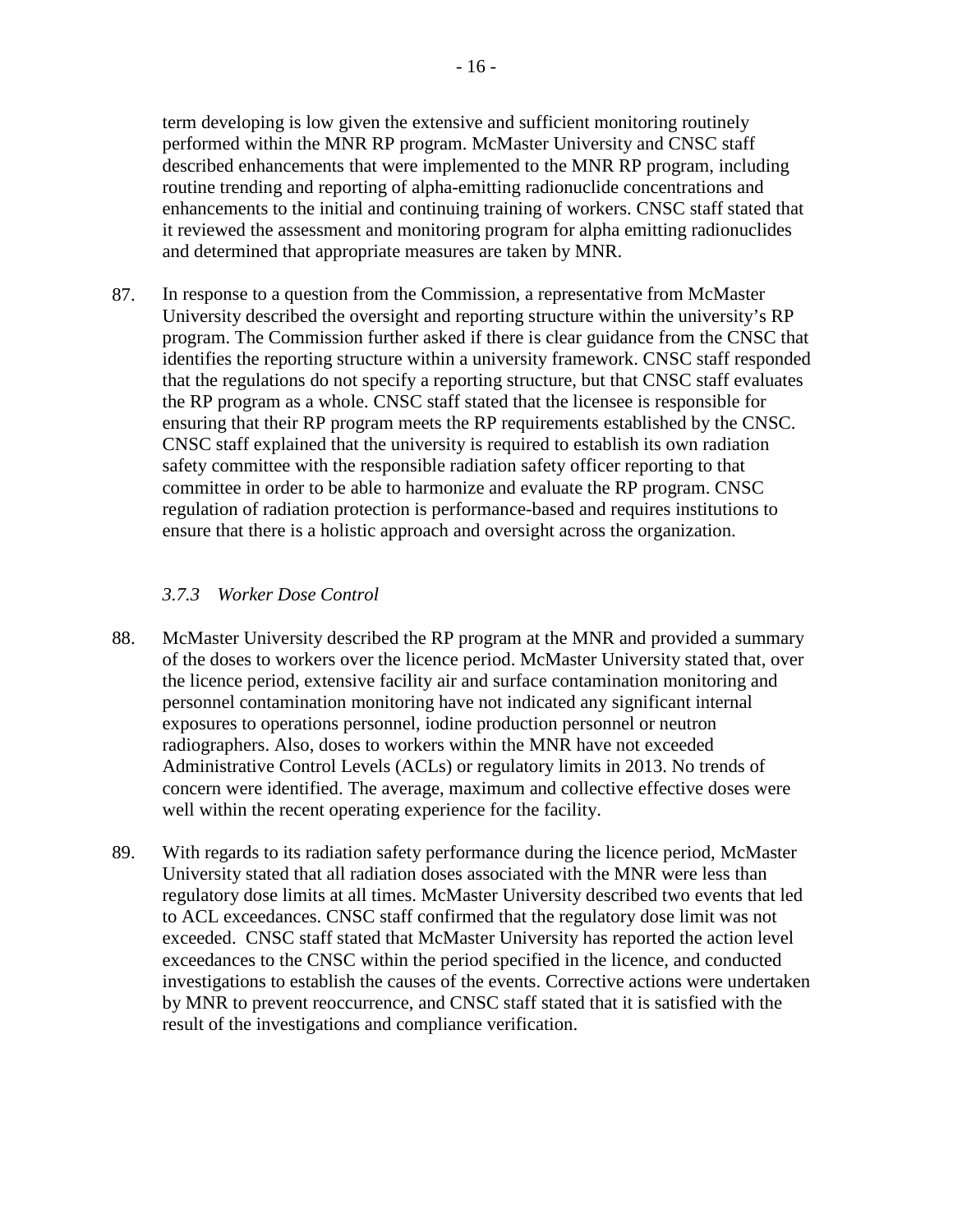CNSC staff confirmed that there were no radiation exposures exceeding regulatory limits. CNSC staff stated that variations in the average effective and extremity doses from year to year are due primarily to the scope and duration of the activities, the number of workers involved and the dose rates associated with the radiological work activities. 91.

## <span id="page-20-0"></span>*3.7.4 Radiological Hazard Monitoring and Control*

- McMaster University noted that upgrades were made to its portable and installed radiation safety instrumentation program, including an expanded and more rigorous instrumentation quality assurance and calibration program and update and expansion of the instrument inventory. 92.
- McMaster University reported that airborne gross beta-emitting contaminants, airborne Iodine-125 concentrations, Argon-41 levels, and ambient radiation fields did not pose a significant radiological risk to personnel at the facility during the current licence period. No trend of concern was evident. McMaster University noted that ambient radiation fields at the facility are generally stable or gradually improving year-to-year. 93.
- McMaster University also reported that reactor water systems were monitored for radioactivity and that there was no indication that the gross beta-emitting activity and gross alpha-emitting activity in the primary water constitute a significant risk to facility personnel. No trend of concern was evident. Similarly, the activity at the outlet of the demineralizer system was assessed and no trends of concern were evident in the total and long-lived components of the gross beta-emitting activity. 94.
- McMaster University stated that its contamination control program at MNR remained highly effective throughout the licence period. 95.
- CNSC staff reported that the radiological hazard survey results over the licence period have not demonstrated any radiological hazard or trend that could be a safety concern for MNR workers. CNSC staff stated that adequate measures are in place to control radiological hazards in the workplace at MNR. 96.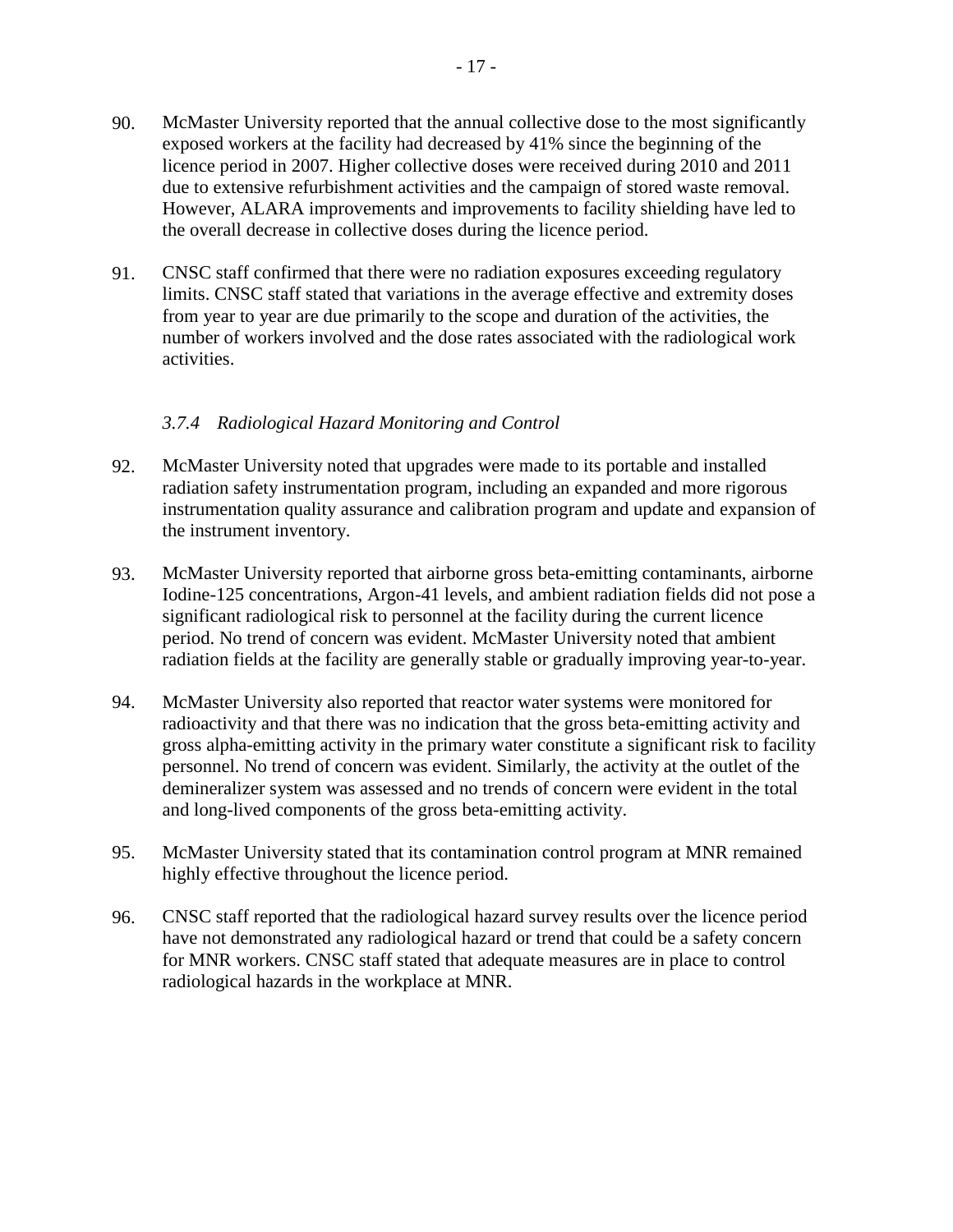#### <span id="page-21-0"></span>*3.7.5 Estimated Dose to the Public*

With regards to radiation doses to the public, CNSC staff reported that maximum possible doses are orders of magnitude (1,000 times) lower than the regulatory public dose limit of 1 mSv. 97.

#### <span id="page-21-1"></span>*3.7.6 Conclusion on Radiation Protection*

The Commission is of the opinion that, given the mitigation measures and safety programs that are in place to control radiation hazards, McMaster provides adequate protection to the health and safety of persons and the environment. 98.

#### <span id="page-21-2"></span>**3.8 Conventional Health and Safety**

- Conventional health and safety covers the implementation of a program to manage workplace safety hazards. This program is mandatory for all employers and employees in order to reduce the risks associated with conventional (non-radiological) hazards in the workplace. This program includes compliance with Part II of the *Canada Labour Code[7](#page-21-3)* and conventional safety training. 99.
- 100. McMaster University reported that it has a comprehensive Health and Safety Program, administered by the University's Employee Occupational Health and Support Services, that is in full compliance with federal and provincial regulations. The MNR is part of the McMaster Institute of Applied Radiation Sciences local safety committee, who perform periodic safety inspections. Various building safety inspections are also routinely conducted by MNR management. All deficiencies or findings noted during facility inspections conducted over the current licence period were reviewed and appropriate corrective actions were identified and implemented. CNSC staff confirmed that McMaster University has in place a Health and Safety program comprised of a central Health and Safety Committee and several local committees formed of workers and managers within the organization who ensure and promote a safe work environment. CNSC staff also confirmed that appropriate corrective actions were taken to address the minor deficiencies identified during the periodic safety inspections of the workplace.
- 101. McMaster University stated that it provides many safety training courses, and that it highlights and promotes the priority of safety on campus by imbedding explicit safety goals in all members of the management team's annual performance appraisals. Safety goals were met or exceeded during the current licence period.
- 102. McMaster University also reported that there were no lost time injuries, near misses or major safety findings during the current licence period. McMaster University stated that it will continue to promote, foster and implement a safe work environment at the reactor in accordance with Provincial, University and facility-specific programs.

<span id="page-21-3"></span> $<sup>7</sup>$  Revised Statutes of Canada (R.S.C.), 1985, c. L-2</sup>  $\overline{a}$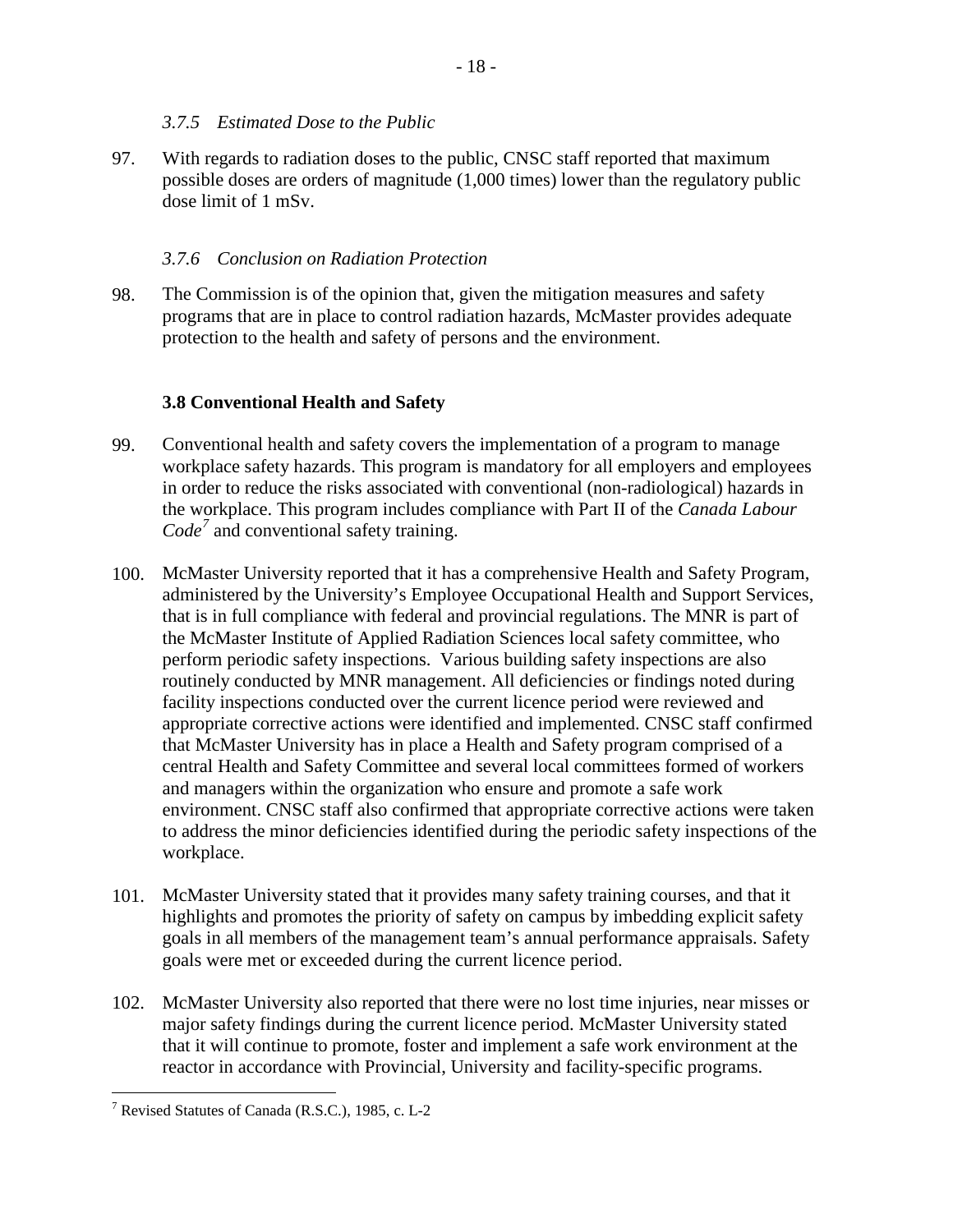- 103. CNSC staff reported that McMaster University is performing satisfactorily with respect to this SCA.
- 104. Based on the information presented, the Commission is of the opinion that the health and safety of workers was adequately protected during the operation of the facility for the current licence period, and that the health and safety of persons will also be adequately protected during the continued operation of the facility.

#### <span id="page-22-0"></span>**3.9 Environmental Protection**

- Environmental Protection covers McMaster's programs that identify, control and 105. monitor all releases of radioactive and hazardous substances, and to minimize the effects on the environment which may result from the licensed activities. It includes effluent and emissions control, environmental monitoring and estimated doses to the public.
- 106. McMaster University described its environmental protection program, which has a key objective to "protect the public and the environment by ensuring that releases of radioactive material are maintained ALARA". McMaster University reported that its performance in environmental protection has been strong throughout the licence period, that releases have remained below the ACLs and Derived Release Limits (DRLs), and there have been no events involving releases of radioactivity.
- 107. CNSC staff reported that McMaster University has in place environmental protection measures and practices that comply with CNSC requirements and that it is performing satisfactorily with respect to the SCA.

## <span id="page-22-1"></span>*3.9.1 Effluent and Emissions Control and Monitoring*

- 108. McMaster University reported that air effluent DRL calculations have been updated to reflect recent weather data and to ensure consistency with the most recent version of CSA-N288.1, *Guidelines for calculating derived release limits for radioactive material in airborne and liquid effluents for normal operation of nuclear facilities*.
- 109. McMaster University reported that air effluents from the Reactor Building are continuously sampled for beta-emitting particulates and Iodine-125. None of the measurements exceeded the ACLs and DRLs. McMaster University also reported that Argon-41 concentrations in the exhaust were also monitored weekly and found to be below ACLs and DRLs. CNSC staff confirmed that controls are in place to ensure that airborne releases of nuclear substances to the environment are minimized.
- 110. Regarding the Derived Release Limits, CNSC staff explained that they have been established for airborne releases of Iodine-125 and Argon-41 and calculated using the most recent CSA Standard N288.1-08 methodology.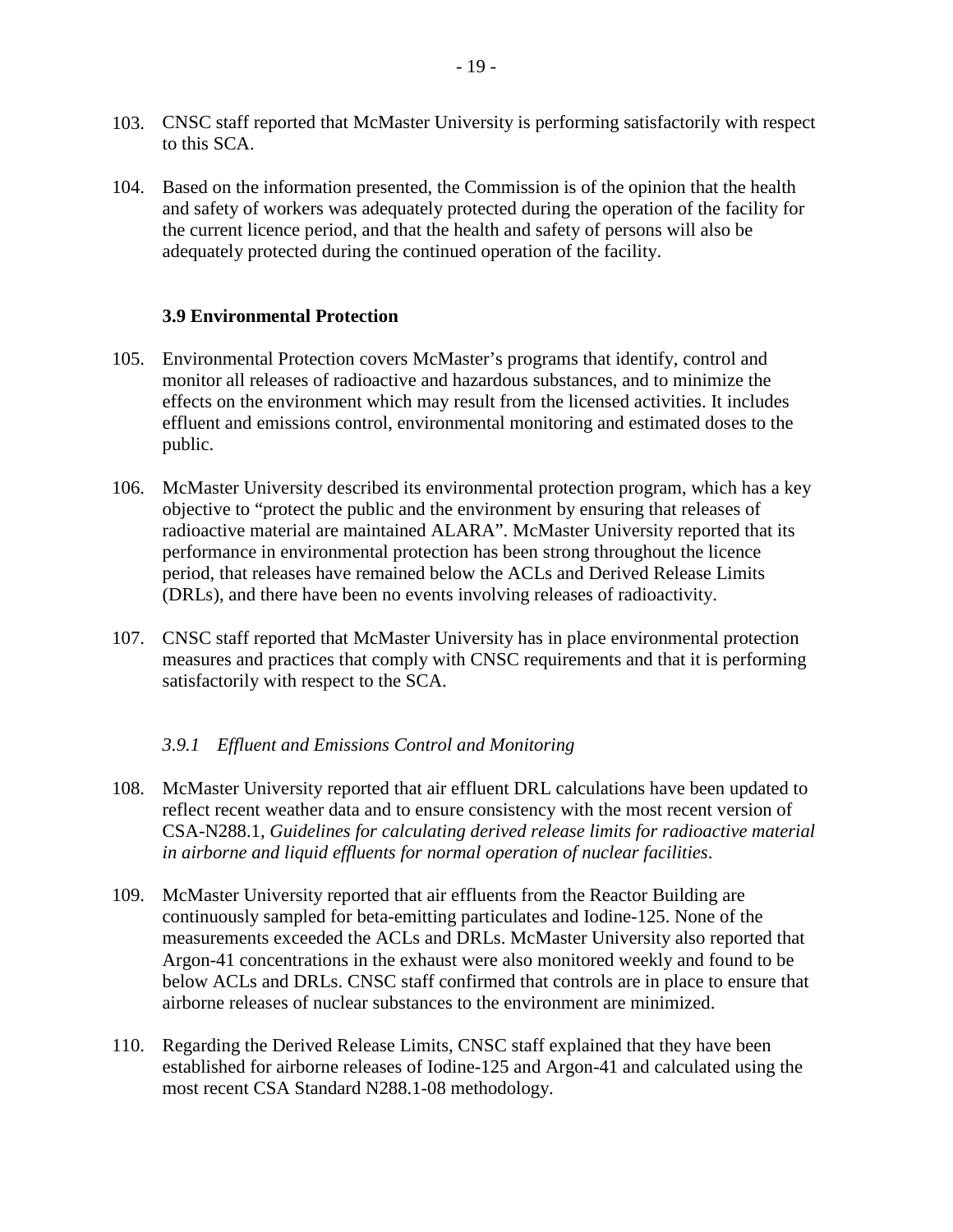- 111. McMaster University explained how the dose to a hypothetical person at the point of maximum ground level concentration is calculated and reported that the annual boundary dose from Argon-41 and Iodine-125 were well below the regulatory public dose limit of 1 mSv per year. CNSC staff confirmed that effluent/emission monitoring has demonstrated that releases are a fraction of the DRLs, and are orders of magnitude (at least 1,000 times) lower than the regulatory public dose limit. CNSC staff reported that there were no exceedances of any environmental action level or regulatory limit at MNR over the licence period.
- 112. McMaster University explained that weekly sampling of water showed no leakage of radioactive water from the heat exchanger. Also, there have been no liquid releases to the municipal sewer system since 1988; all active liquid waste is captured and conditioned for re-use in the reactor water system or evaporated. CNSC staff stated that appropriate procedures to sample liquid effluents before any releases are in place in the event that a voluntary pump out from the sump is required. Effluents would only be released at very low levels under the regulatory limits to ensure the health and safety of the public and the environment is protected.
- An intervenor expressed concerns regarding an increase in the release of Iodine-125 113. from the facility. McMaster University reported that there are no trends of concern evident in any of the effluent monitoring data and there is no indication that releases from the facility pose a significant hazard to members of the public.

#### <span id="page-23-0"></span>*3.9.2 Assessment and Monitoring*

114. McMaster University reported that several air monitoring stations that sample air for particulates and Iodine-125 are operated at locations surrounding the Reactor Building. There were no radiologically significant concentrations detected during the licence period from air monitoring. CNSC staff confirmed that, during the licence period, the effluent and environmental monitoring results did not indicate any radiological releases from MNR that were at levels not protective of the health and safety of persons and the environment.

## <span id="page-23-1"></span>*3.9.3 Conclusion on Environmental Protection*

115. Based on the above information, the Commission is satisfied that, given the mitigation measures and safety programs that are in place to control hazards, McMaster will provide adequate protection to the health and safety of persons and the environment.

## <span id="page-23-2"></span>**3.10 Emergency Management and Fire Protection**

Emergency Management and Fire Protection cover McMaster's provisions for 116.preparedness and response capabilities that exist for emergencies and for non-routine conditions at the MNR. This includes nuclear emergency management, conventional emergency response, and fire protection and response.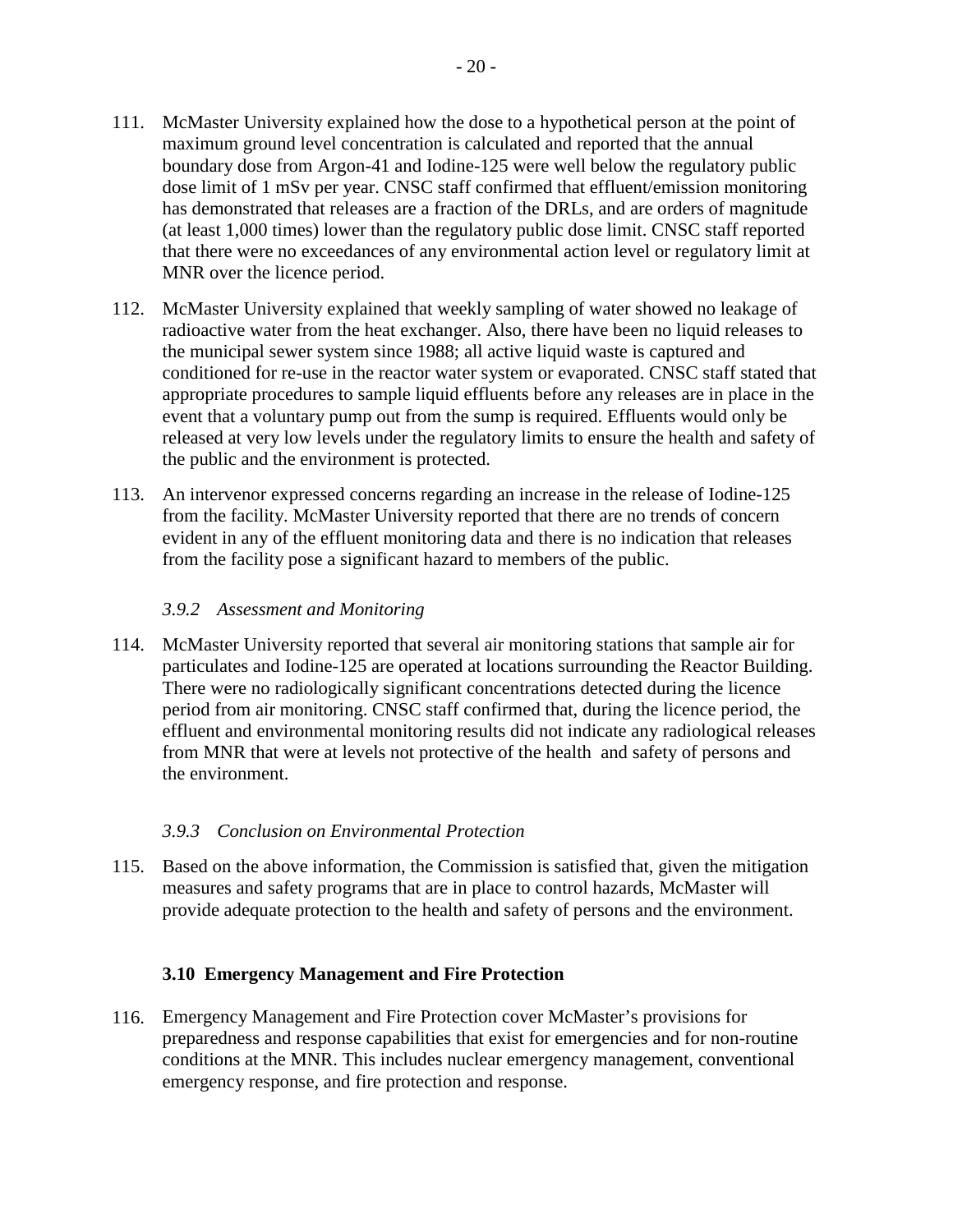#### <span id="page-24-0"></span>*3.10.1 Nuclear Emergency Preparedness and Response*

- CNSC staff reported that McMaster University has a well-developed emergency 117. preparedness program in place to ensure that direction is available should an incident occur, responders are trained, responsibilities are defined and resources are available. CNSC staff stated that MNR's emergency risk is considered as low.
- 118. McMaster University described the various activities it completed relating to this SCA during the current licence period. These included training on the emergency procedures, installation of a campus-wide public address and alerting system, implementation of an automated notification system to activate emergency response, and working with local emergency responders on various levels of emergency response to nuclear emergencies at the MNR.
- McMaster University reported that it continued to cooperate closely with the City of 119. Hamilton emergency responders and hospitals throughout the current licence period and that it provided extensive refresher training on radiological incident response to the Hamilton Fire Department's Hazmat response teams in 2010 and 2012. McMaster University also provided ongoing support in instrument selection, maintenance and calibration, and continued to fulfill its ongoing agreement to provide radiological assistance for any City response. McMaster University discussed its involvement in a public health exercise focused on lost nuclear substances in the city, in the planning of a city-wide radiological response exercise, and in the installation of city hospitals' emergency portal monitors. McMaster University also discussed a meeting it hosted with City emergency responders to discuss the concept of establishing community reception centres for radiological and other public health emergencies.
- With regards to McMaster University's full-scale emergency exercise in 2010, CNSC 120. staff stated that the results of its compliance inspection showed that McMaster University had an acceptable emergency preparedness response capability and adequate interaction with responders to deal with credible nuclear emergency situations. The minor findings and three action notices issued were adequately addressed by McMaster University. CNSC staff reported having verified the emergency preparedness measures in place at McMaster following the 2010 inspection, stating that it did not note any non-compliance. New equipment was available and ready for service. A demonstration of McMaster's notification system was made.
- CNSC staff stated that McMaster University is planning to conduct another full-scale 121. emergency exercise in the fall of 2014. CNSC staff will attend and assess the exercise.
- 122. The Commission asked if there is a credible event that could lead to radioactive emissions requiring McMaster University to take actions in the surrounding area. Specifically, the Commission asked if McMaster has planned for a scenario which would require the distribution of potassium iodide (KI) pills. A McMaster University representative responded that its emergency plan is based on beyond-design basis and that none of the accidents assessed in its safety analysis report could trigger the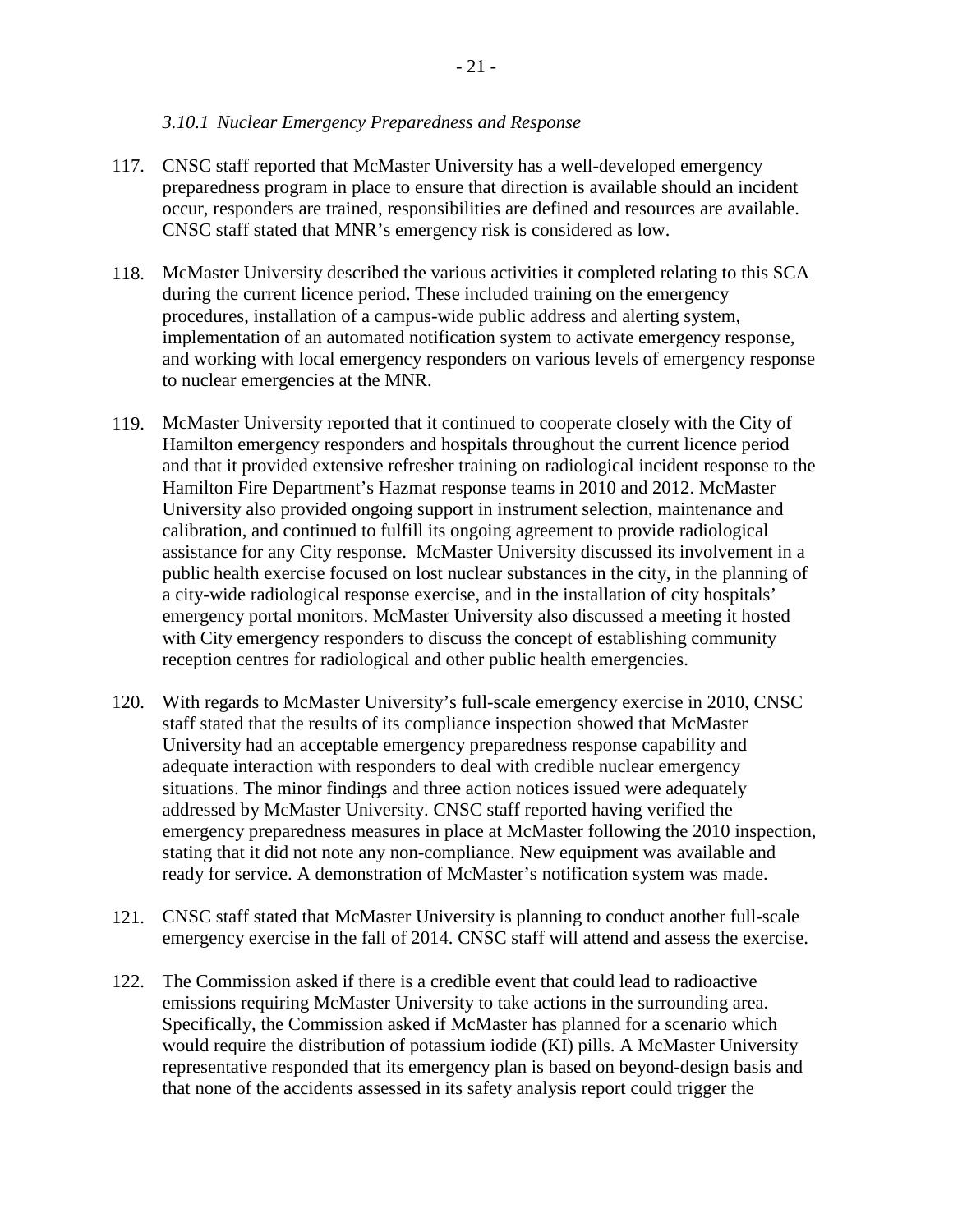facility or controlled areas. There is no credible accident scenario that would require

administration of KI to members of the public.

- With regards to MNR's plan to water the core using a fire hose in the event of a 123. significant loss of reactor coolant, an intervenor expressed concerns with sending responders into an area with high radiation fields to perform this task. McMaster University representatives explained that fire water as makeup water has always been part of its emergency plan, but that a responder would not be required to hold the hose to spray the core. An emergency responder would be tasked with manually connecting the hose from the hose station within the building to the spray system, opening the valve and abandoning the building if the reactor could not be isolated from the leak location. The Commission enquired further about what would occur if this connection could not be made due to a break in the fire water line coming to the building. A McMaster University representative explained its procedure to connect a mobile pumper to the building to supplement in the event the fire water line coming to the building could not supply cooling water to the reactor core.
- 124. The Commission enquired about dispersion of contaminated water to the environment from overfilling the core in an emergency situation. A McMaster University representative responded the MNR containment building is leak tight and large enough to contain any overspill or leak that may occur in an emergency situation, and to provide the time required to mitigate the leak.

## <span id="page-25-0"></span>*3.10.2 Fire Protection Program*

- 125. McMaster University reported having developed the MNR document EP-7400, MNR *Fire Protection Program*, to ensure a low level of fire risk within the building. McMaster University conducted routine inspections and audits of the fire protection program throughout the current licence period. McMaster University also reported that internal and external audits of the fire protection program were carried out during the current licence period to ensure compliance with and to recommend improvements to the fire safety program at MNR. All recommendations have been implemented. CNSC staff confirmed that McMaster University has developed a comprehensive fire protection program, and that recommendations from routine inspections and internal and external audits performed during the current licence period have been implemented.
- McMaster University reported that a Fire Hazards Analysis (FHA) was completed for 126.MNR during the current licence period which concluded that all life and radiological safety objectives were met and no credible fire could cause a significant release of hazardous substances from the reactor building to the environment. CNSC staff made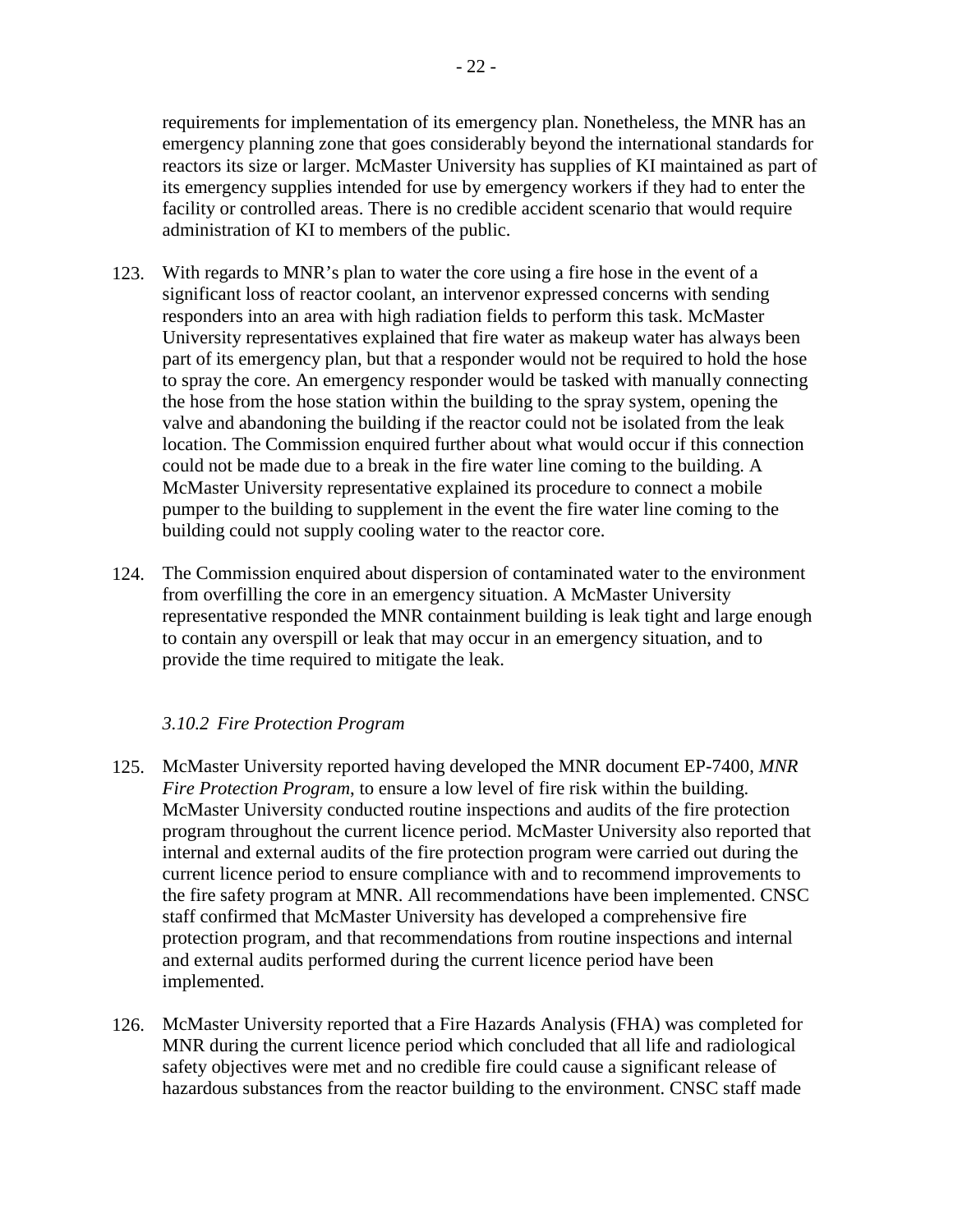recommendations to improve fire safety at MNR which have been implemented. These included improvement modifications to the Fire Protection System, reduction of the combustible load within the facility, installation of a fire retardant barrier over the shielding at Beam Port #3, and improvements to egress lighting throughout the building. CNSC staff reported having reviewed the MNR FHA, which concluded that existing provisions are effective to provide and maintain the safe shutdown of the reactor in the event of a fire, and found the report and methodology to be acceptable.

- 127. An intervention from the Hamilton Fire Department stated that it is confident that McMaster will continue to make improvements to the MNR emergency planning and response and recovery to support safe operations. The Commission enquired about the improvements required. A McMaster University representative responded that the intervenor was referring to continual improvement of MNR's program. There is no specific action or demand from the fire department that has not yet been met by McMaster University.
- 128. The Commission enquired about the frequency of joint training, exercises and meetings between McMaster and the Hamilton Fire Department. A McMaster University representative explained that it participates in an annual emergency planning conference with the University and the City emergency response community. It has periodic ad hoc meetings (at least quarterly) and annual training sessions with the Hamilton Fire Department personnel.
- CNSC staff stated that, during the 2007 licence renewal hearing, it had expressed 129. concerns regarding the large fire loads within the MNR facility. CNSC staff reported that McMaster University has since taken measures to reduce combustibles within the facility, and that CNSC staff will continue to monitor McMaster University's progress.

#### <span id="page-26-0"></span>*3.10.3 Conclusion on Emergency Management and Fire Protection*

130. Based on the above information, the Commission concludes that the fire protection measures and emergency management preparedness programs in place and that will be in place at the MNR are adequate to protect the health and safety of persons and the environment.

#### <span id="page-26-1"></span>**3.11 Waste Management**

- Waste management covers the licensee's site-wide waste management program. 131. CNSC staff evaluated McMaster's performance with regards to waste minimization, segregation, characterization, and storage.
- McMaster University reported that it led an extensive active waste inventory reduction 132.campaign in 2010/2011, resulting in a significant reduction of active waste stored at the MNR. McMaster University and CNSC staff reported that all remaining used HEU fuel assemblies from the reactor core conversion to LEU fuel were returned to the United States Department of Energy Savannah River facility in 2008.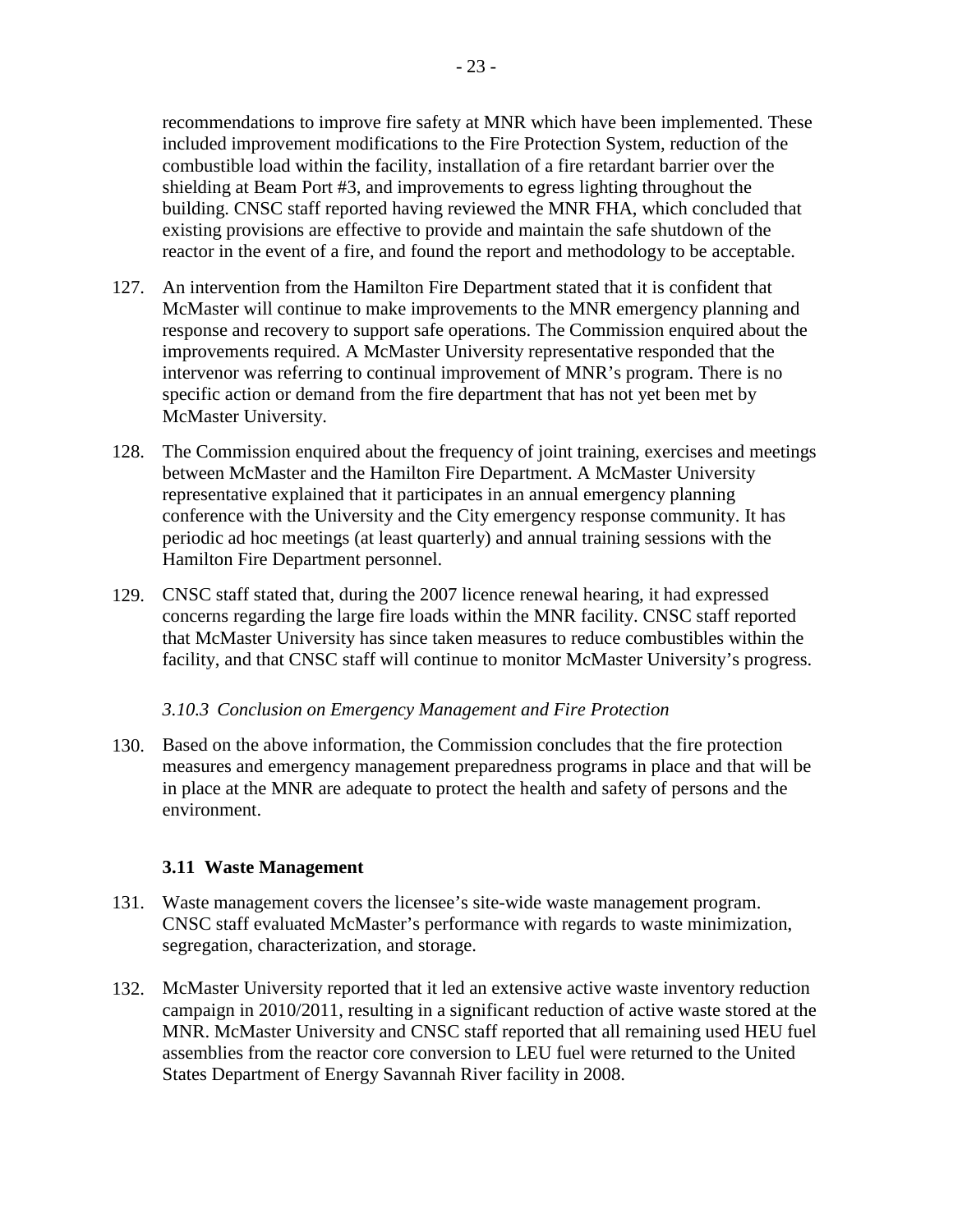- 133. CNSC staff reported that it conducted routine inspections during the current licence period covering waste management practices at MNR and that McMaster University was found to be compliant. CNSC staff stated that McMaster University adequately stores, labels, manages and performs surveys of disposable waste.
- The Commission enquired about the fuel cycle at the MNR. A McMaster University representative responded that fuel assemblies are changed every three months and that used fuel is stored in the reactor pool until there are sufficient assemblies accumulated to fill a transportation container. Used fuel is shipped from the facility every seven to ten years, depending on historical operating power and time at power. 134.
- 135. The Commission asked if the fuel is required to be kept in the pool for a period of seven to ten years, as is done for CANDU nuclear reactor fuel. CNSC staff responded that the requirements are different for MNR fuel because it contains less activity. Used fuel from the MNR requires only a few weeks of cooling in the pool before it can be transferred to transportation containers.
- 136. The Commission enquired about the location of the used fuel storage pool within the MNR facility. A McMaster University representative responded that used fuel is stored in the same pool as the reactor, and therefore in the same containment building.
- 137. The Commission also enquired about the current inventory of waste at the MNR, and asked how this low level of active waste will be maintained going forward. A McMaster University representative responded that the active waste has been maintained at low levels since undertaking this waste reduction initiative, but that waste shipments are made taking into consideration radiation fields and the  $ALARA^8$  $ALARA^8$ principle. Therefore, the active waste inventory can fluctuate. Long-term historic waste has not been accumulated since undertaking this initiative. CNSC staff stated that it is satisfied with the current waste management practices.
- 138. Based on the above information and considerations, the Commission is satisfied that McMaster University is safely managing waste at the MNR.

# <span id="page-27-0"></span>**3.12 Security**

139. Security covers the programs required to implement and support the security requirements stipulated in the relevant regulations, licence, orders, or expectations for the facility or activity. This includes compliance with the applicable provisions of the *General Nuclear Safety and Control Regulations[9](#page-27-2)* and the *Nuclear Security Regulations[10](#page-27-3)*.

<span id="page-27-3"></span><span id="page-27-2"></span>

 $\overline{a}$ 

<span id="page-27-1"></span><sup>8</sup> CNSC Regulatory Guide G-129, *Keeping Radiation Exposures and Doses "As Low as Reasonably Achievable (ALARA)*, October 2004<br><sup>9</sup> SOR/2000-202<br><sup>10</sup> SOR/2000-209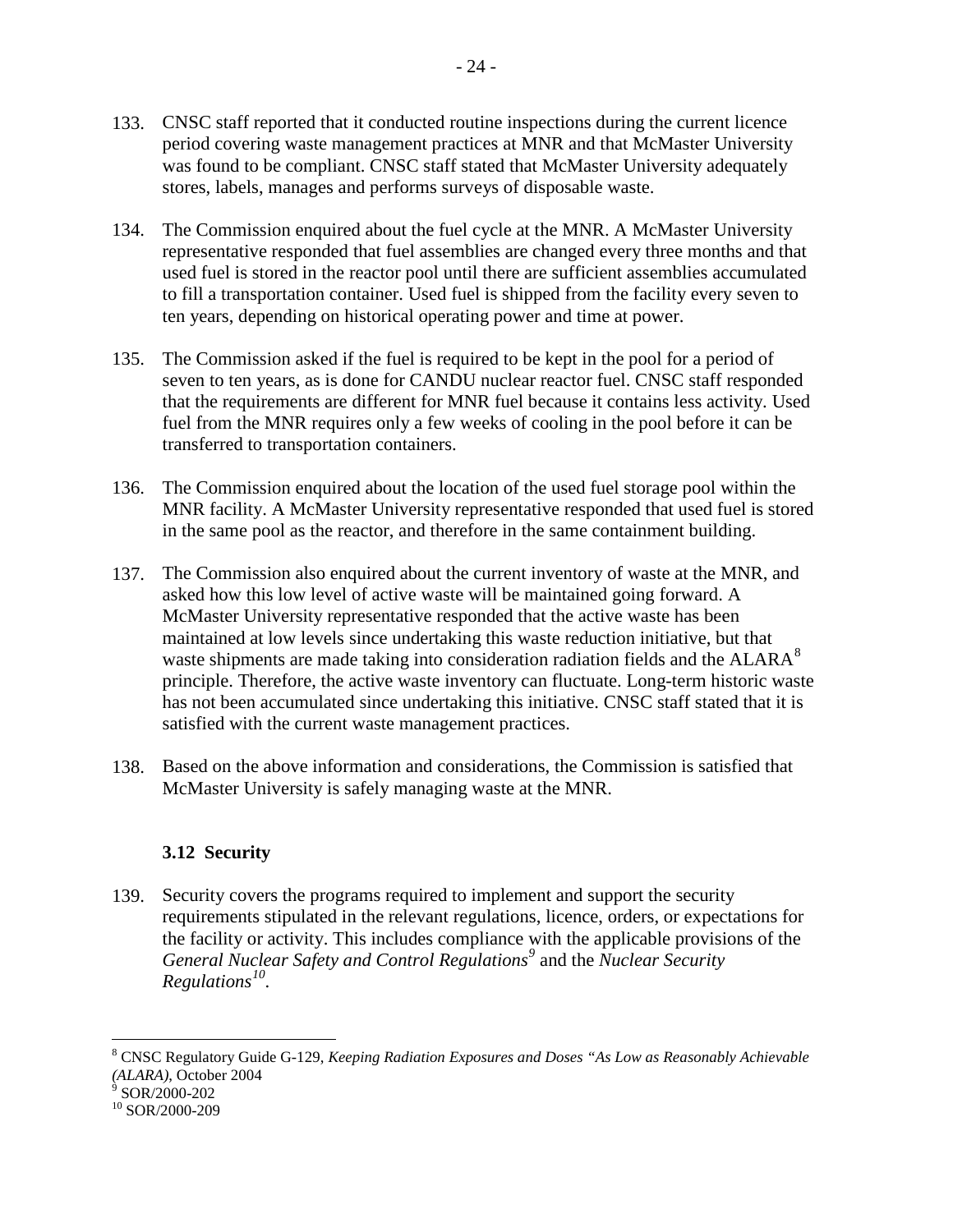- 140. McMaster University reported that security incidents did not occur at the facility during the current licence period. CNSC staff stated that it found through security inspections it conducted during the current licence period that McMaster University is implementing and maintaining a security program that fully meets the requirements set out in Part 2 of the *Nuclear Security Regulations*. McMaster University also maintains a site Security Report, the most recent submitted in January 2014 and assessed by CNSC staff as satisfactory.
- McMaster University described the extensive refurbishment and modernization of the 141. University's Security Monitoring Room, which resulted in improved security monitoring capabilities for the MNR. CNSC staff concurred with McMaster University and stated that McMaster University provides adequate infrastructure, physical barriers, procedures, systems and devices, and security personnel to meet its Security Program requirements.
- 142. McMaster University reported that a number of key university staff members received Top Secret security clearances to allow enhanced communications with the CNSC and other security groups. CNSC staff reported that McMaster maintains a strong security culture and provides an effective program to control access to facilities, nuclear material, and prescribed/classified information. CNSC staff also reported that McMaster University maintains a fully satisfactory facility-access security clearance program to control access to the facility, and a robust supervisory awareness program to recognize behavioral changes in personnel that could pose a risk to security at the MNR.
- CNSC staff reported that McMaster validates its security procedures, regulatory 143. compliance and identifies areas for improvement in security operation through various exercises and drills, some of which involve the Hamilton Police Services.
- CNSC staff stated that McMaster employs its own security guard service that operates 144. 24 hours per day, 365 days per year. McMaster also has a Memorandum of Understanding with the Hamilton Police Services.
- CNSC staff reported that it conducted its most recent security inspection in October 145. 2013, which did not result in negative findings. CNSC staff also reported that the MNR did not have reportable security-related events over the current licence period.
- The Commission is satisfied that McMaster's performance with respect to maintaining 146. security at the facility has been acceptable.
- 147. The Commission concludes that McMaster has made adequate provision for ensuring the physical security of the facility, and is of the opinion that McMaster will continue to make adequate provision during the proposed licence period.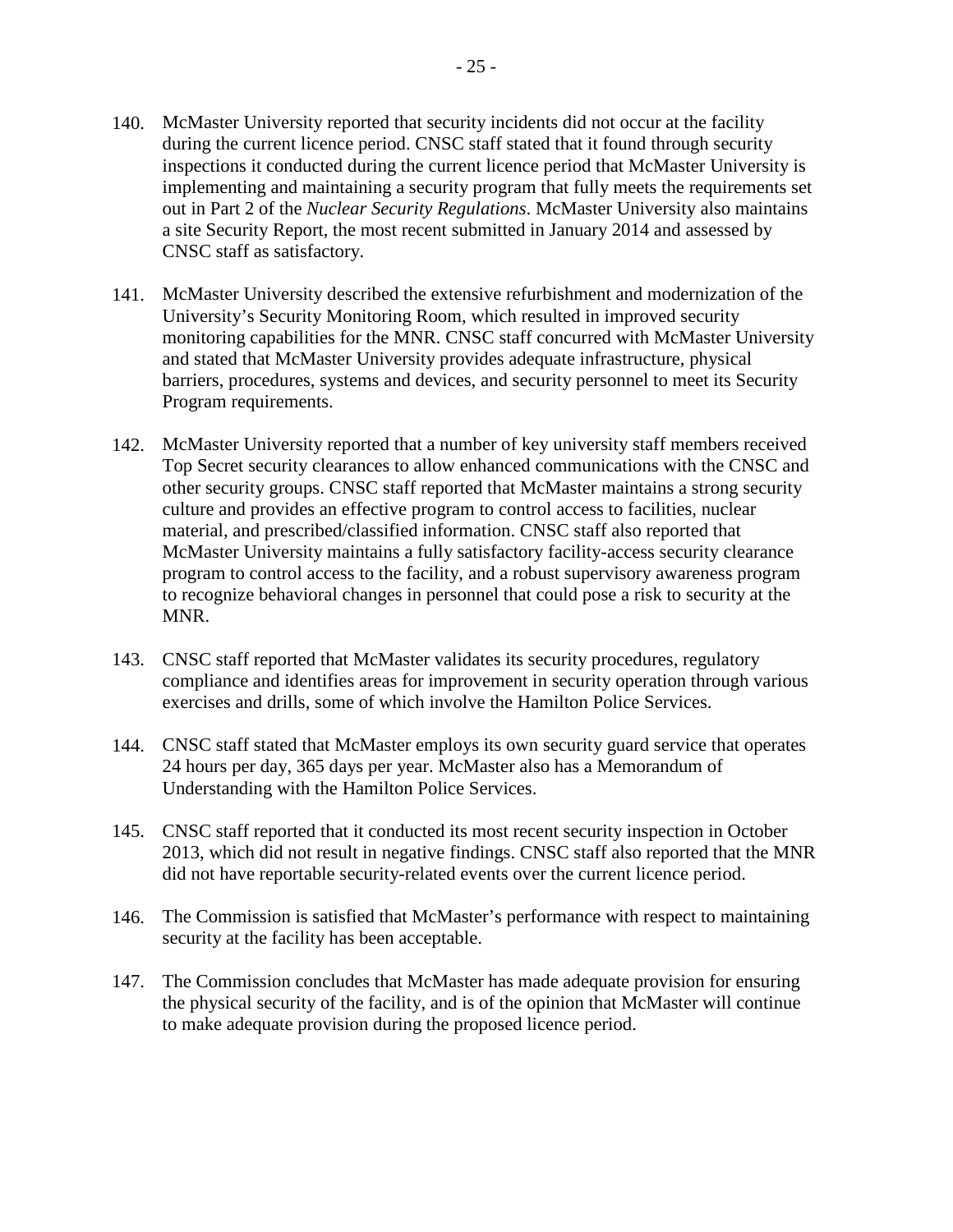## <span id="page-29-0"></span>**3.13 Safeguards**

- The CNSC's regulatory mandate includes ensuring conformity with measures required to implement Canada's international obligations under the Treaty on the Non-Proliferation of Nuclear Weapons. Pursuant to the Treaty, Canada has entered into safeguard agreements with the International Atomic Energy Agency (IAEA). The objective of these agreements is for the IAEA to provide credible assurance on an annual basis to Canada and to the international community that all declared nuclear material is in peaceful, non-explosive uses and that there is no undeclared nuclear material or activities in this country. 148.
- CNSC staff stated that the scope of the Non-Proliferation program for the MNR is 149. limited to the tracking and reporting of foreign obligations and origins of nuclear material. The import and export of controlled nuclear substances, equipment and information identified in the *Nuclear Non-proliferation Import and Export Control Regulations[11](#page-29-1)* require separate authorization from the CNSC.
- McMaster University reported that it met all safeguards requirements during the 150. current licence period to ensure Canada's compliance with all applicable safeguards agreements are met at the MNR. Several IAEA and CNSC inspections, including physical inventory takings and design verification inspections, were conducted during the current licence period. No issues were raised and all safeguards obligations were satisfied. CNSC staff reported that MNR has an effective safeguards program that conforms to measures required by the CNSC to meet Canada's international safeguards obligations as well as other measures arising from the *Treaty on the Non-Proliferation of Nuclear Weapons*. CNSC staff stated that MNR maintains a Safeguards program to comply with its current licence and CNSC regulatory document RD-336, *Accounting and Reporting of Nuclear Material*.
- CNSC staff reported that, during the current licence period, MNR provided the CNSC 151. and the IAEA with all the reports and information necessary to comply with the safeguards regulatory requirements, including those related to nuclear material accounting and reporting. For IAEA inspections and CNSC evaluations, MNR provided the necessary access and assistance to perform the activities, and complied with all regulatory requirements. There were no reportable events or action notices issued as a result of these inspections. CNSC staff found that MNR has an acceptable Safeguards program and is performing satisfactorily with respect to this SCA.
- McMaster University noted that, in 2008, a Category III spent fuel shipment was 152. completed at the MNR following all Canadian and international safeguards regulations. This resulted in the removal of all HEU fuel from the reactor building.
- McMaster University stated that it will continue to work with the CNSC and the IAEA 153. to ensure Canada's compliance with all applicable safeguards agreements.

<span id="page-29-1"></span> $11$  SOR/2000-210  $\overline{a}$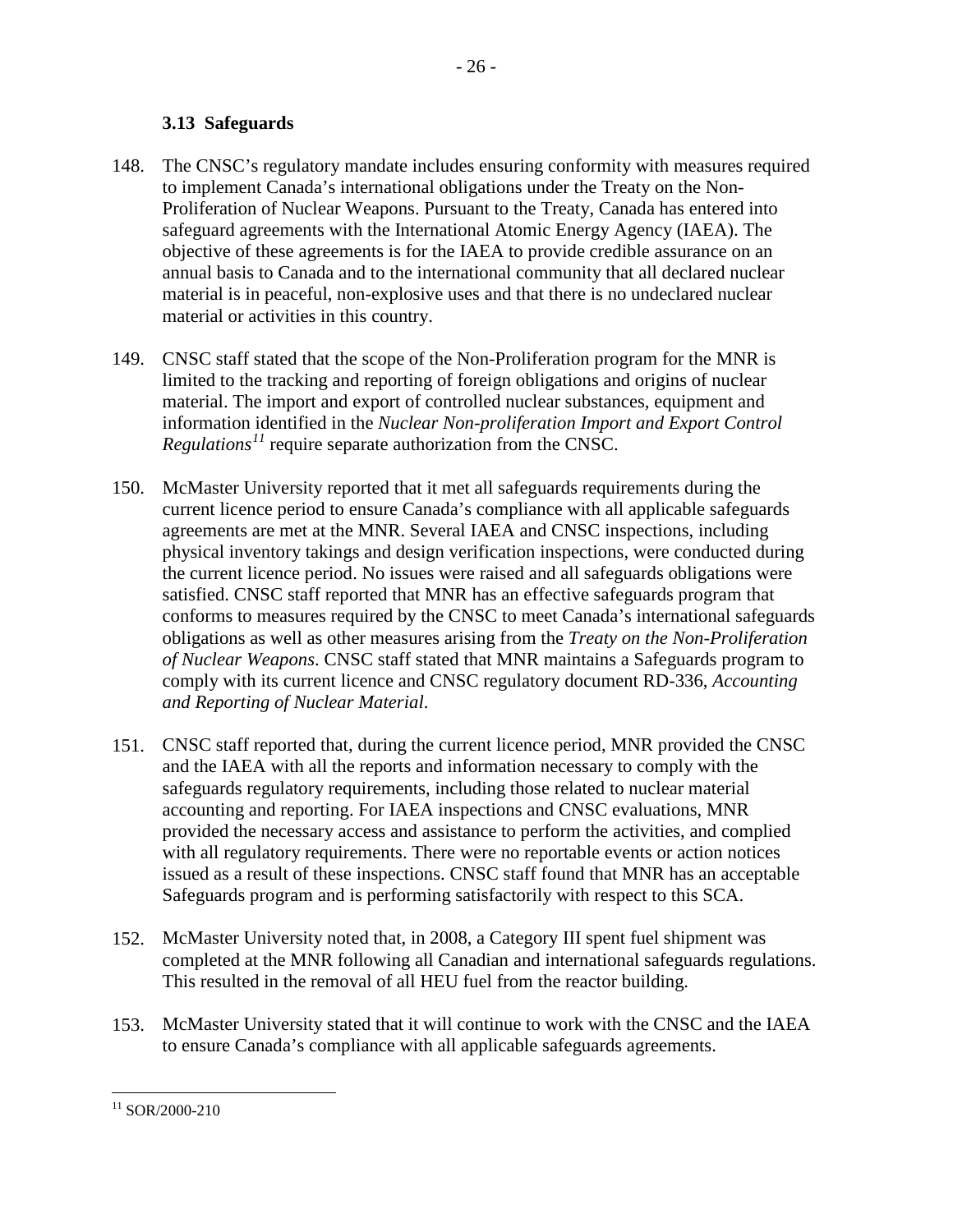154. Based on the above information, the Commission is satisfied that McMaster University has made and will continue to make adequate provision in the areas of safeguards and non-proliferation at the MNR that are necessary for maintaining national security and measures necessary for implementing international agreements to which Canada has agreed, and will continue to do so.

#### <span id="page-30-0"></span>**3.14 Packaging and Transport**

- 155. Packaging and transport covers the safe packaging and transport of nuclear substances and radiation devices to and from the licensed facility. The licensee must adhere to the *Packaging and Transport of Nuclear Substances Regulations[12](#page-30-1)* and Transport Canada's *Transportation of Dangerous Goods Regulations[13](#page-30-2)* for all shipments leaving the facility.
- 156. McMaster University reported that its shipments and receipts of radioactive material are made in accordance with the *Packaging and Transport of Nuclear Substances Regulations* and the *Transportation of Dangerous Goods Regulations*. McMaster University reported that no transportation or packaging incidents occurred during the current licence period and that all expectations were met. CNSC staff concurred with McMaster University.
- 157. McMaster University reported that it made approximately 2000 radioactive shipments consisting mainly of medical isotopes and research samples. CNSC staff reported that regular inspections throughout the licence period confirmed that McMaster University was in compliance with applicable regulations.
- McMaster University also reported that individuals involved in radioactive shipments 158. at MNR successfully completed third party training on the Transportation of Dangerous Goods, with an emphasis on radioactive shipments (Class 7). The training was provided by an external contractor.
- 159. The Commission further enquired about the shipments of used HEU fuel from the MNR, and asked if these generated a public reaction. A McMaster University representative responded that there was no public response as the transportation activities were not publicly advertised. Security restrictions regarding routes and material were in place. CNSC staff confirmed that all shipping requirements for this type of package were met.
- 160. Based on the above information, the Commission is satisfied that McMaster University is meeting regulatory requirements regarding packaging and transport.

<span id="page-30-1"></span> $12$  SOR/2000-208

<span id="page-30-2"></span> $13$  SOR/2001-286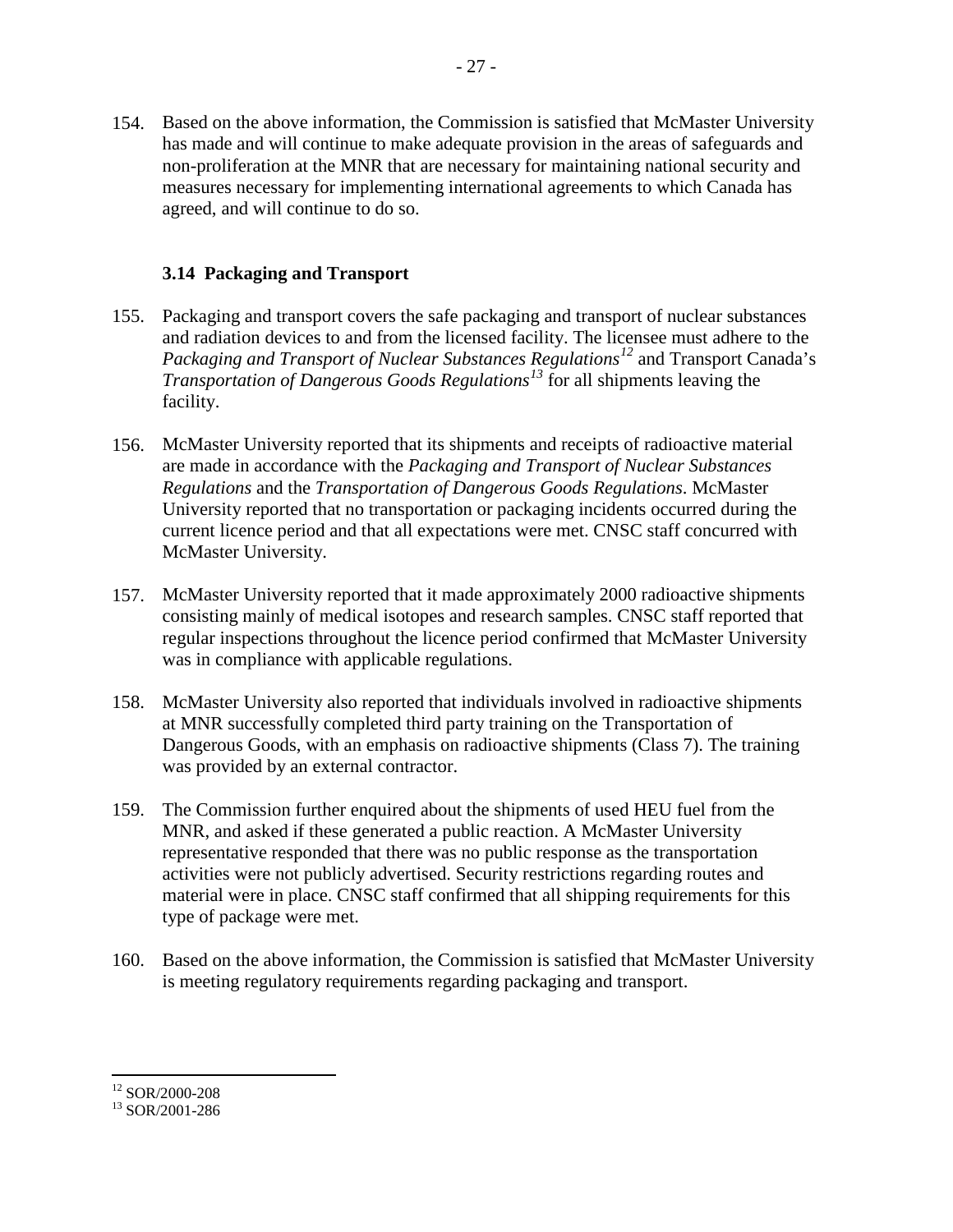# <span id="page-31-0"></span>**3.15 Aboriginal Engagement and Public Information**

#### <span id="page-31-1"></span>*3.15.1 Aboriginal Engagement*

- The common law Duty to Consult with Aboriginal communities and organizations applies 161. when the Crown contemplates actions that may adversely affect established or potential Aboriginal or treaty rights.
- 162. The proposed renewed licence would authorize the continued operation of the MNR within an existing, contained area located on the McMaster University campus. CNSC staff determined that the activities to be conducted under this decision will not cause an adverse impact on potential or established Aboriginal or treaty rights. The Commission agrees with this conclusion.

## <span id="page-31-2"></span>*3.15.2 Public Information*

- A public information program is a regulatory requirement for licence applicants and 163. licensed operators of Class I nuclear facilities. Paragraph 3(j) of the *Class I Nuclear Facilities Regulations[14](#page-31-3)* requires that licence applications include "the proposed program to inform persons living in the vicinity of the site of the general nature and characteristics of the anticipated effects on the environment and the health and safety of persons that may result from the activity to be licensed."
- McMaster University described its extensive public information program which 164. supports one of its key missions to support its local and broader communities. McMaster University reported that it posts its annual reports to the Board of Governors on its website for public access and makes them available to persons living within the vicinity of the MNR. MNR also plays an important role in educating the public on nuclear technology by providing outreach to the local community and by allowing public visits of its facility to observe the reactor while it is operating. McMaster University reported that over 15,000 people visited the MNR during the current licence period. MNR staff members, the Health Physics group and the University faculty members continue to provide information to the public upon request, through media interviews and through public information sessions.
- McMaster University also reported that it operates a website as part of its outreach 165. program to engage the public. It hosts a webserver, which provides an internet based forum for the discussion and information sharing of nuclear-based science and technology topics, and it hosts three email list servers for discussions amongst radiation safety practitioners.
- 166. McMaster University stated that it plans to continue to support its proactive and comprehensive Public Information Policies and Community Outreach programs to inform the public. It is also currently preparing a Public Disclosure Protocol.

<span id="page-31-3"></span><sup>14</sup> SOR/2000-204  $\overline{a}$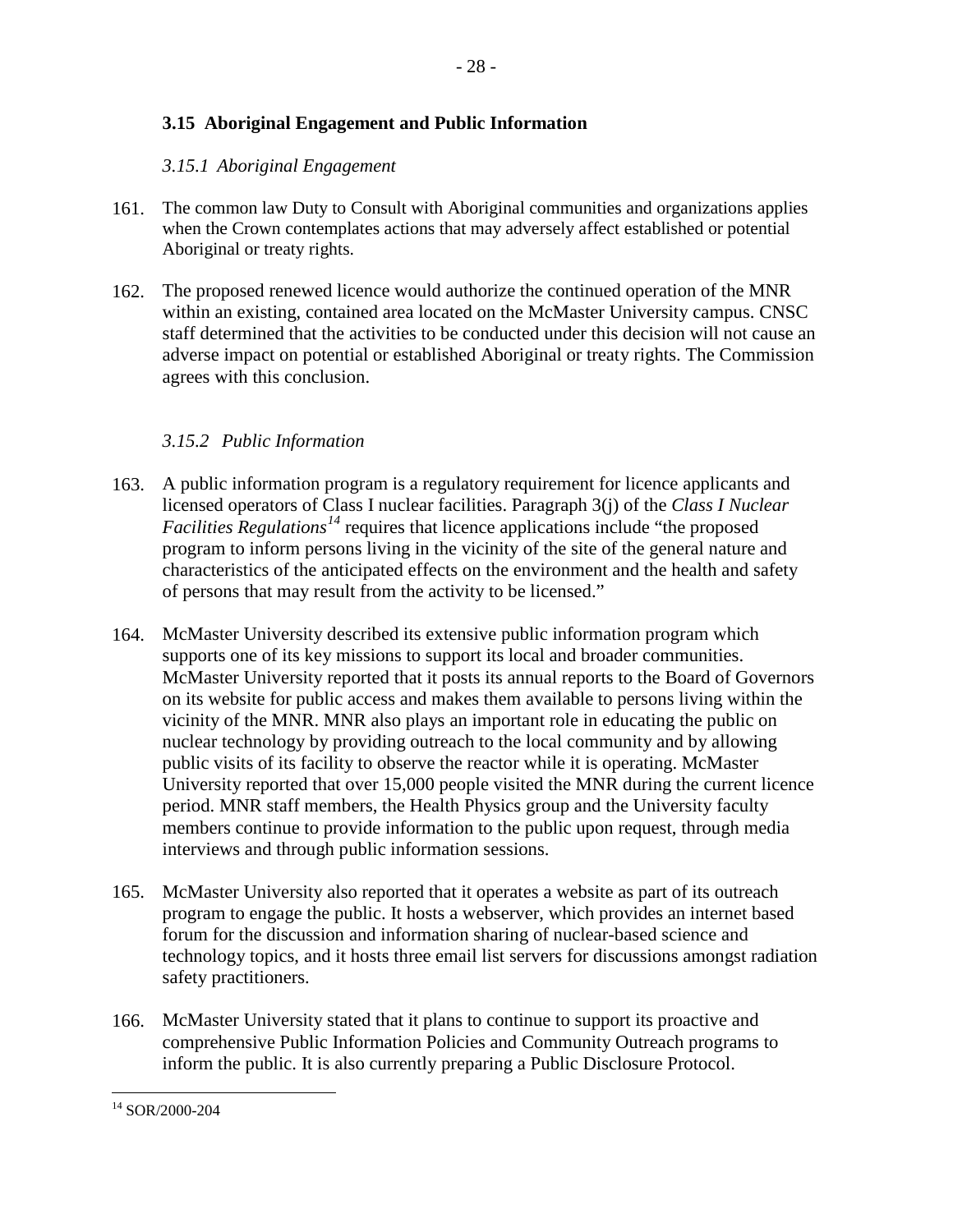- 167. From its review of the licence application and material referenced therein, CNSC staff reported that MNR appears to be engaged with the local communities and committed to keeping the public informed of its activities and any event that may be perceived to have an impact on the health and safety of the people and the environment. CNSC staff stated that Regulatory Document RD/GD-99.3, *Public Information and Disclosure*, requires that all Class I facilities produce a disclosure protocol. MNR does not have a disclosure protocol at this time, although it has been disclosing events on an ad hoc basis. CNSC staff stated that it is following up to ensure that MNR meets the intent of RD/GD-99.3, including a disclosure protocol, through a condition in the proposed LCH. This disclosure protocol is expected to be submitted to CNSC staff within the first year of the proposed licence period.
- CNSC staff reported that it is satisfied that McMaster University has a Public 168. Information Program and it will follow up on the additional requirements of RD/GD-99 through compliance criteria in the LCH.
- With regards to a statement made by an intervenor that there is a lack of CNSC 169. oversight at the MNR, the Commission requests that information regarding CNSC inspections conducted at the facility be included in the MNR's disclosure protocol to inform the public of the CNSC's involvement in the oversight of the MNR facility.

## <span id="page-32-0"></span>*3.15.3 Conclusion on Aboriginal Engagement and Public Information*

170. Based on this information, the Commission is satisfied that McMaster University's public information program is effective in keeping Aboriginal communities and the public informed of facility plans and operations. The Commission encourages McMaster University to continue to create, maintain and improve its dialogue with the neighbouring communities. The Commission directs McMaster University to complete the disclosure protocol by June 2015.

## <span id="page-32-1"></span>**3.16 Decommissioning Plans and Financial Guarantee**

- 171. The Commission requires that licensees have operational plans for decommissioning of facilities and long-term management of waste produced during the life-span of the facility. In order to ensure that adequate resources are available for safe and secure future decommissioning of the MNR site, the Commission requires that an adequate financial guarantee for realization of planned activities is put in place and maintained in a form acceptable to the Commission throughout the licence period.
- 172. McMaster University reported that its most recent Preliminary Decommissioning Plan (PDP) for MNR is documented in MNR document TN 2002-08 Rev 2, *McMaster Nuclear Reactor Preliminary Decommissioning Plan*. This revised PDP was submitted to CNSC staff for review in April 2011. CNSC staff stated that it reviewed the PDP as part of McMaster University's application for a licence renewal and made a number of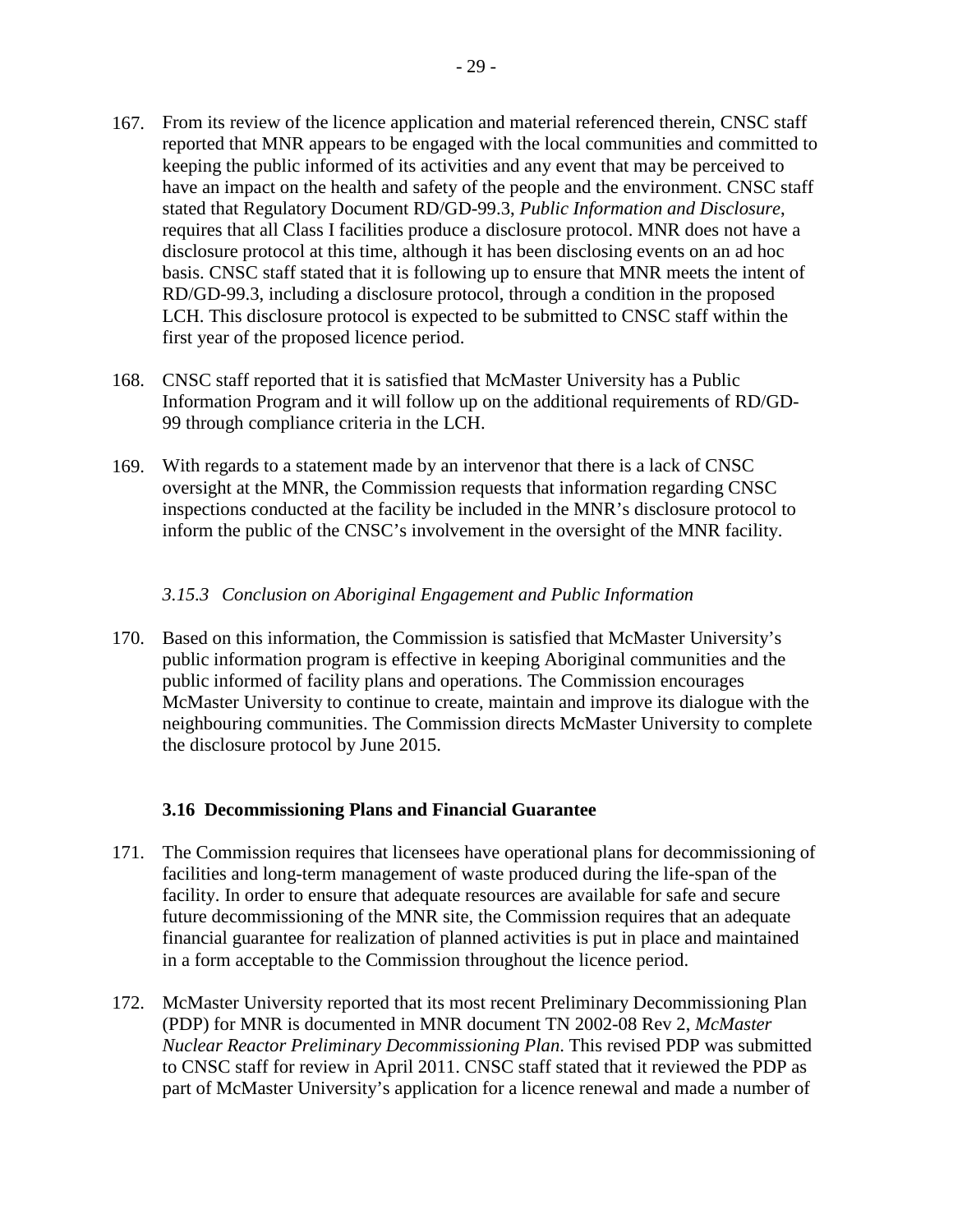comments. One comment was about the estimated cost of decommissioning that may be underestimated due to McMaster University crediting its own workforce for some aspects of decommissioning activities, whereas CNSC Guidance Document G-206, *Financial Guarantees for the Decommissioning of Licensed Activities*, recommends planning for third-party labour costs. The decommissioning cost, estimated by McMaster University at \$12.5M, could be significantly higher if external labour was utilized for the entire decommissioning project. CNSC staff stated that McMaster University maintains that, as a public academic institution with a long, stable history, it is reasonable to credit McMaster's own work force for the purpose of establishing an equitable Financial Guarantee. CNSC staff stated that it will continue to ensure McMaster University is making adequate provision for maintaining the internal work force and the adequate knowledge required for decommissioning.

- 173. The Commission enquired about CNSC's requirements for decommissioning costs to be estimated taking into account that all decommissioning work would be performed by external contractors and not university staff. CNSC staff explained that current requirements ensure that costs are estimated to provide for the event that an operator disappears prior to decommissioning. Sufficient funds would be available for contractors to be hired to do the work, which typically costs more than if the work was to be performed in-house. However, CNSC staff stated that they agree with the validity of McMaster University's PDP, saying that universities do not disappear overnight. CNSC staff stated that McMaster University has demonstrated that it will maintain its capabilities by ensuring that essential knowledgeable staff remains available if MNR was to be permanently shut down.
- The current operating licence requires McMaster University to maintain a Financial 174. Guarantee for the future decommissioning of its facility that is acceptable to the Commission. CNSC staff reported that McMaster University is required to contribute a minimum of \$100,000 annually, and an average of \$350,000 on a five-year average, to a trust fund as per an agreed schedule described in Appendix A of the CNSC Financial Security and Access Agreement. McMaster University has exceeded this minimum contribution and the required five-year average over the current licence period. The amount currently invested in the fund can fully cover the high-importance decommissioning activities, such as disposing of the irradiated fuel, the core and other high activity items. McMaster University stated that its Nuclear Reactor Restricted Reserve to fund the eventual decommissioning of MNR has shown steady growth over the licence period, and it expects the restricted reserve to be fully funded during the upcoming licence period. CNSC staff reported that McMaster University could achieve its \$12.5M financial guarantee in 11 years; however, it expects the financial guarantee to be achieved in less than 10 years given McMaster University's current average rate of contribution.
- 175. CNSC staff reported that McMaster University maintains the required Financial Guarantee for decommissioning and is in compliance with the current licence condition pertaining with Financial Guarantee and consistent with the criteria set out in Regulatory Guide G-206, *Financial Guarantees for the Decommissioning of Licensed Activities*.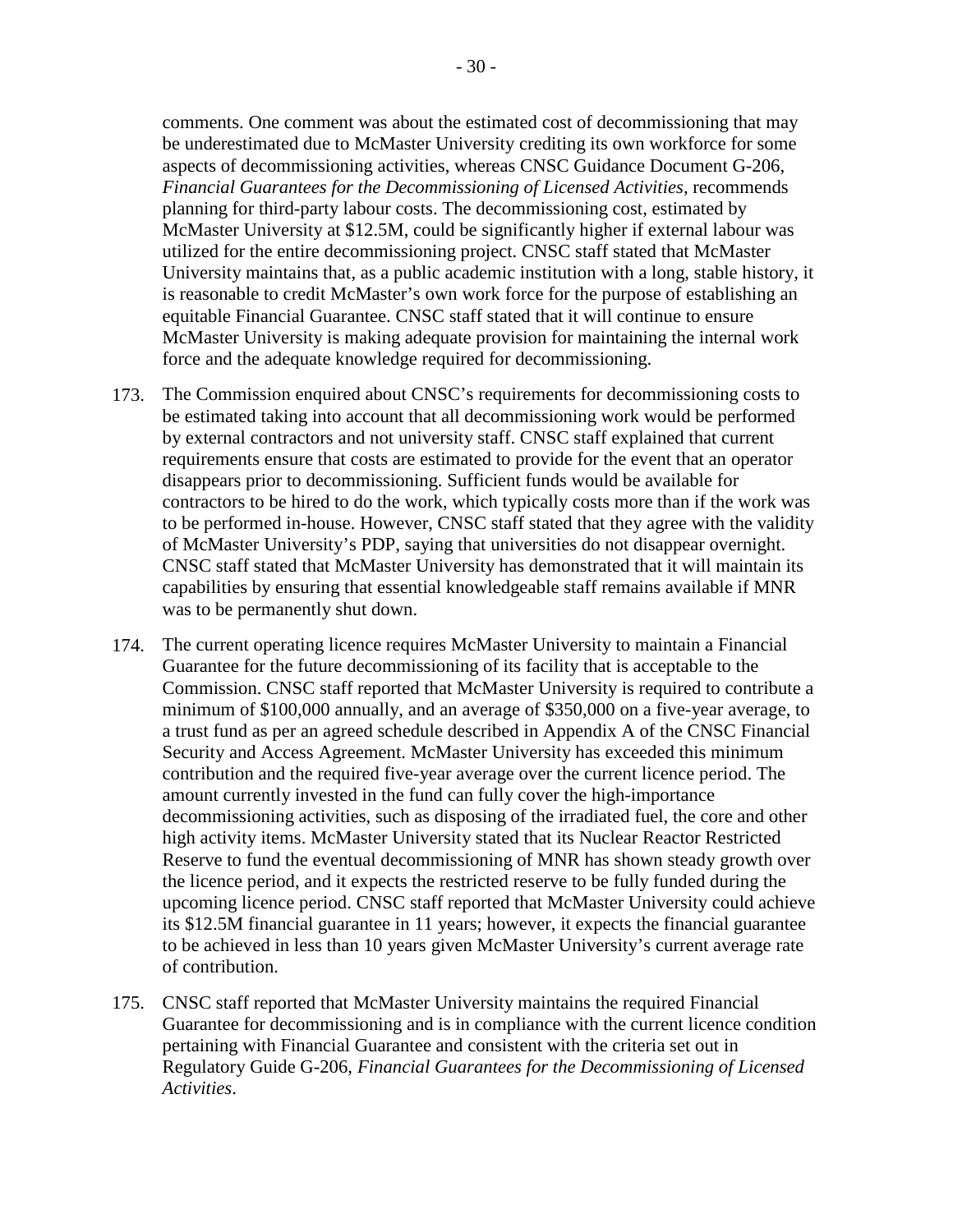- 176. McMaster University expressed some concerns regarding financial strains the CNSC's requirements for financial guarantees place on its operating budget. McMaster University stated that the CNSC's position on financial guarantees at Canadian universities continue to place McMaster University at a competitive disadvantage for research and commercial undertakings and medial isotope production. The Commission enquired about McMaster's concerns. A McMaster University representative stated that a written commitment by the University that it assumes full financial responsibility for the eventual decommissioning of the facility should be sufficient to justify continued operation without building a fund. CNSC staff explained that facilities are required to have a certain amount in trust to ensure that they can quickly put the facility into a safe state. CNSC staff stated that it will be revising its regulatory documents regarding financial guarantees, which will provide universities and other public institutions an opportunity to voice their opinions on current requirements.
- 177. Based on this information, the Commission considers that the preliminary decommissioning plans and related financial guarantee are acceptable for the purpose of the current application for licence renewal.

## <span id="page-34-0"></span>**3.17 Nuclear Liability Insurance and Cost Recovery**

- McMaster University is required to have Nuclear Liability Insurance under the *Nuclear*  178. *Liability Act[15](#page-34-2)*. McMaster University stated that it has a commercial coverage insurance policy totalling \$1,500,000 for the MNR, as required under the *Nuclear Liability Act*. CNSC staff stated that it is satisfied with McMaster University's provision to fulfill its liability obligation with respect to the MNR under the *Nuclear Liability Act.*
- As an educational institution, McMaster University is not subject to the *Canadian*  179. *Nuclear Safety Commission Cost Recovery Fees Regulations[16](#page-34-3)* for the MNR facility.

# <span id="page-34-1"></span>**3.18 Licence Length and Conditions**

 $\overline{a}$ 

180. McMaster University requested the renewal of the current operating licence for a period of 10 years. CNSC staff recommended the renewal of the licence for a period of 10 years, stating that McMaster University is qualified to carry on the licensed activities authorized by the licence. CNSC staff also recommended that annual reports on the facility would be provided for consideration by the Commission at public meetings to be held annually.

<span id="page-34-2"></span> $\overline{a}$ <sup>15</sup> R.S.C., 1985, c. N-28<br><sup>16</sup> SOR/2003-212

<span id="page-34-3"></span>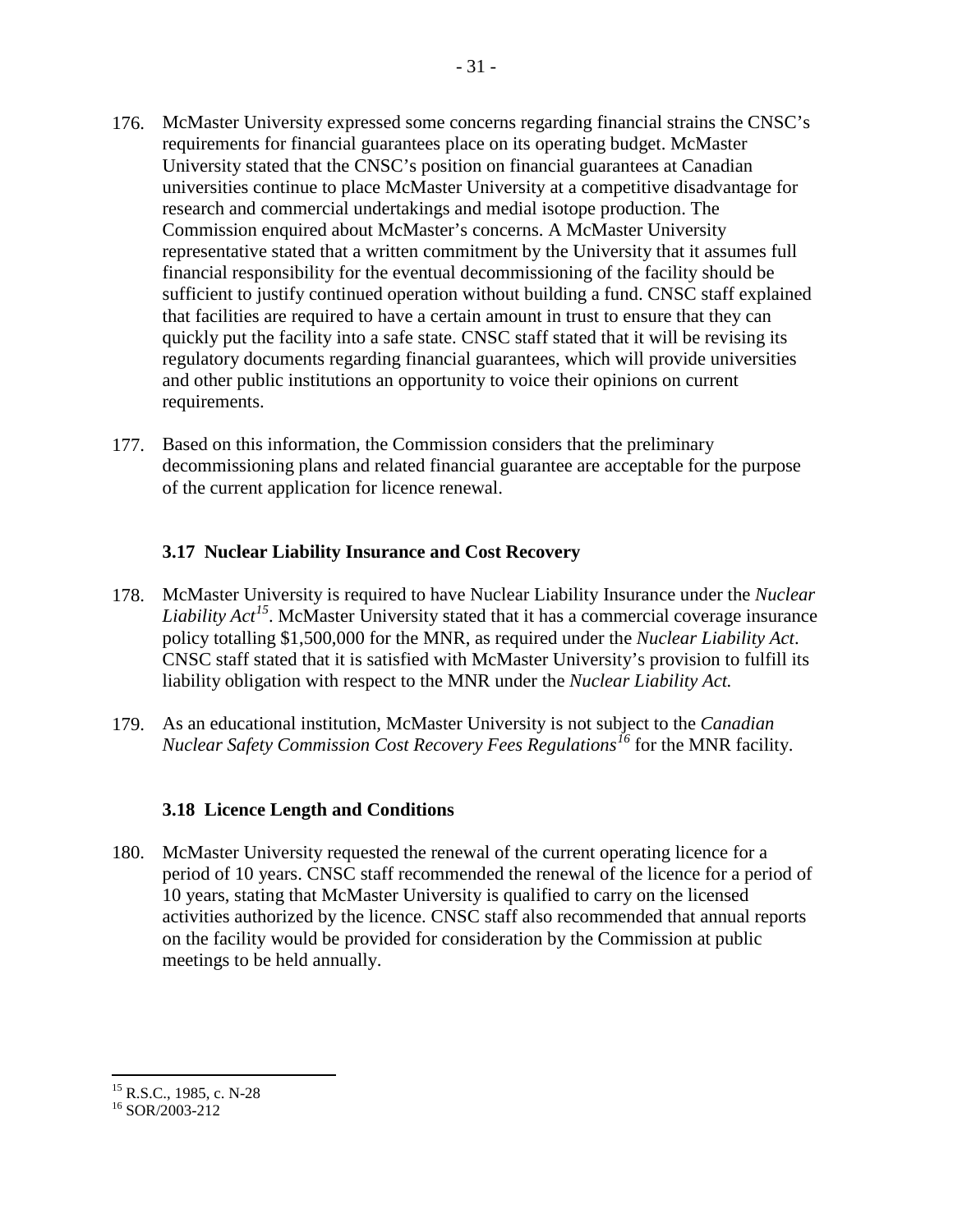- 181. The Commission enquired about the size and complexity of the Licence Condition Handbook (LCH). A McMaster University representative responded that it is actively working with CNSC staff to better understand the LCH and how it will be applied at the facility. The representative from McMaster University stated that it supports the philosophy behind the LCH, but that the application of this document will be challenging. CNSC staff confirmed that it is working with McMaster University on the application of the LCH. CNSC staff explained that they are producing a regulatory document that will define how standards developed for nuclear power plants are to be applied to research reactors. In absence of this document, the LCH provides the necessary information to prevent interpretation errors of licence conditions.
- 182. Based on the above information received during the course of this hearing, the Commission is satisfied that a 10-year licence is appropriate. The Commission accepts the licence conditions as recommended by CNSC staff. The Commission also accepts CNSC staff's recommendation regarding the delegation of authority, and notes that it can bring any matter to the Commission as applicable.

## <span id="page-35-0"></span>**4.0 CONCLUSION**

- The Commission has considered the information and submissions of CNSC staff, the applicant and all other participants as set out in the material available for reference on the record, as well as the written submissions provided by the participants at the hearing. 183.
- The Commission is satisfied that McMaster University meets the requirements of subsection 24(4) of the *Nuclear Safety and Control Act*. That is, the Commission is of the opinion that McMaster University is qualified to carry on the activity that the proposed licence will authorize and that the applicant will make adequate provision for the protection of the environment, the health and safety of persons and the maintenance of national security and measures required to implement international obligations to which Canada has agreed. 184.
- Therefore, the Commission, pursuant to section 24 of the *Nuclear Safety and Control*  185. *Act*, renews McMaster University's Non-Power Reactor Operating Licence NPROL-01.01/2014 for the McMaster Nuclear Reactor located on the university campus in Hamilton, Ontario. The renewed licence NPROL-01.00/2024 will be valid from July 1, 2014 until June 30, 2024, unless suspended, amended, revoked, replaced or transferred.
- 186. The Commission includes in the licence the conditions as recommended by CNSC staff in CMD 14-H4.
- 187. The Commission also accepts CNSC staff's recommendation regarding the delegation of authority in the Licence Conditions Handbook (LCH). The Commission notes that CNSC staff can bring any matter to the Commission as applicable. The Commission directs CNSC staff to inform the Commission on an annual basis of any changes made to the LCH.